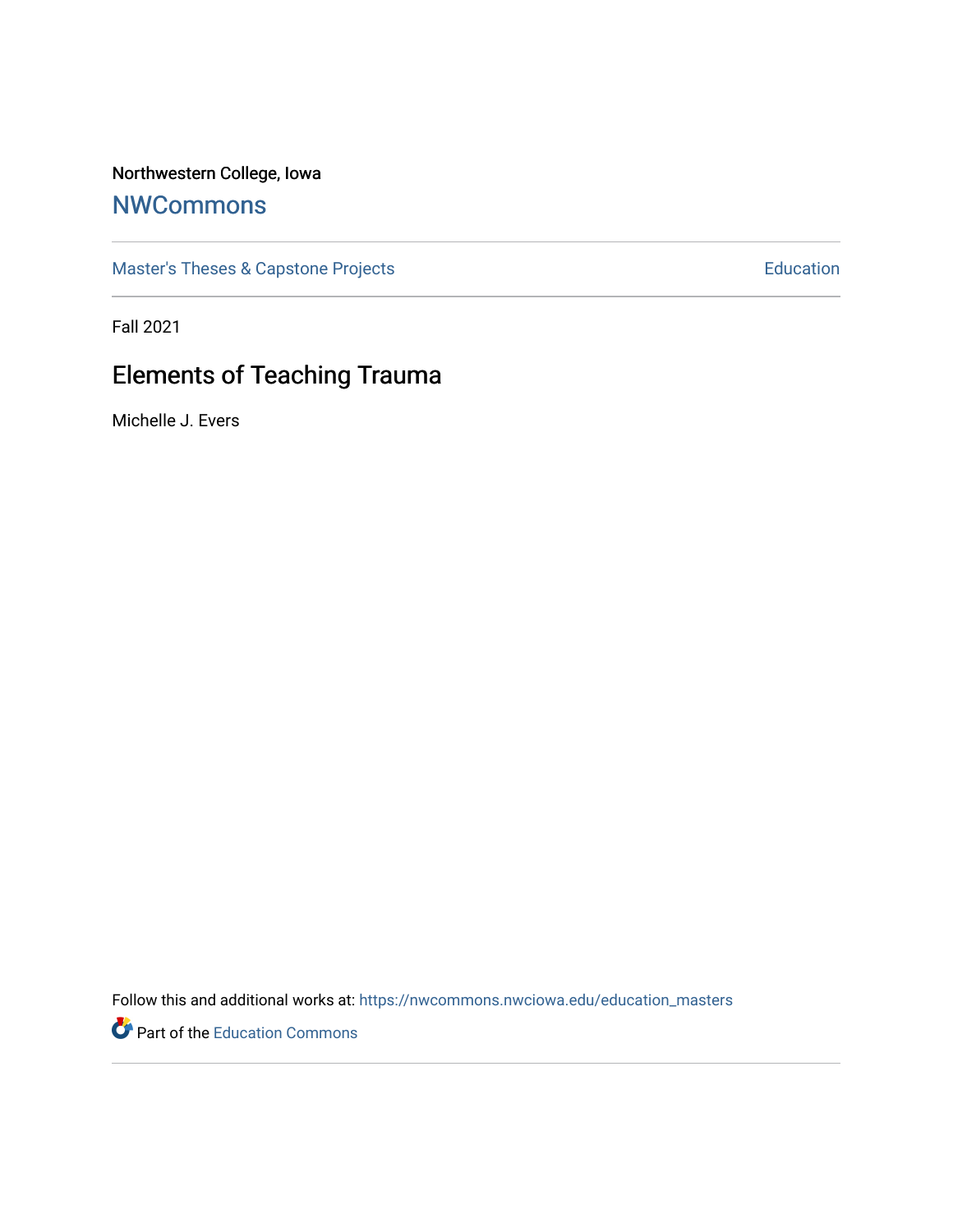# **Elements of Teaching Trauma**

Michelle Evers

Northwestern College

EDU635 Capstone

Dr. Angila Moffit

09.12.2021

A Literature Review Presented

in Partial Fulfillment of the Requirements

For the Degree of Master of Education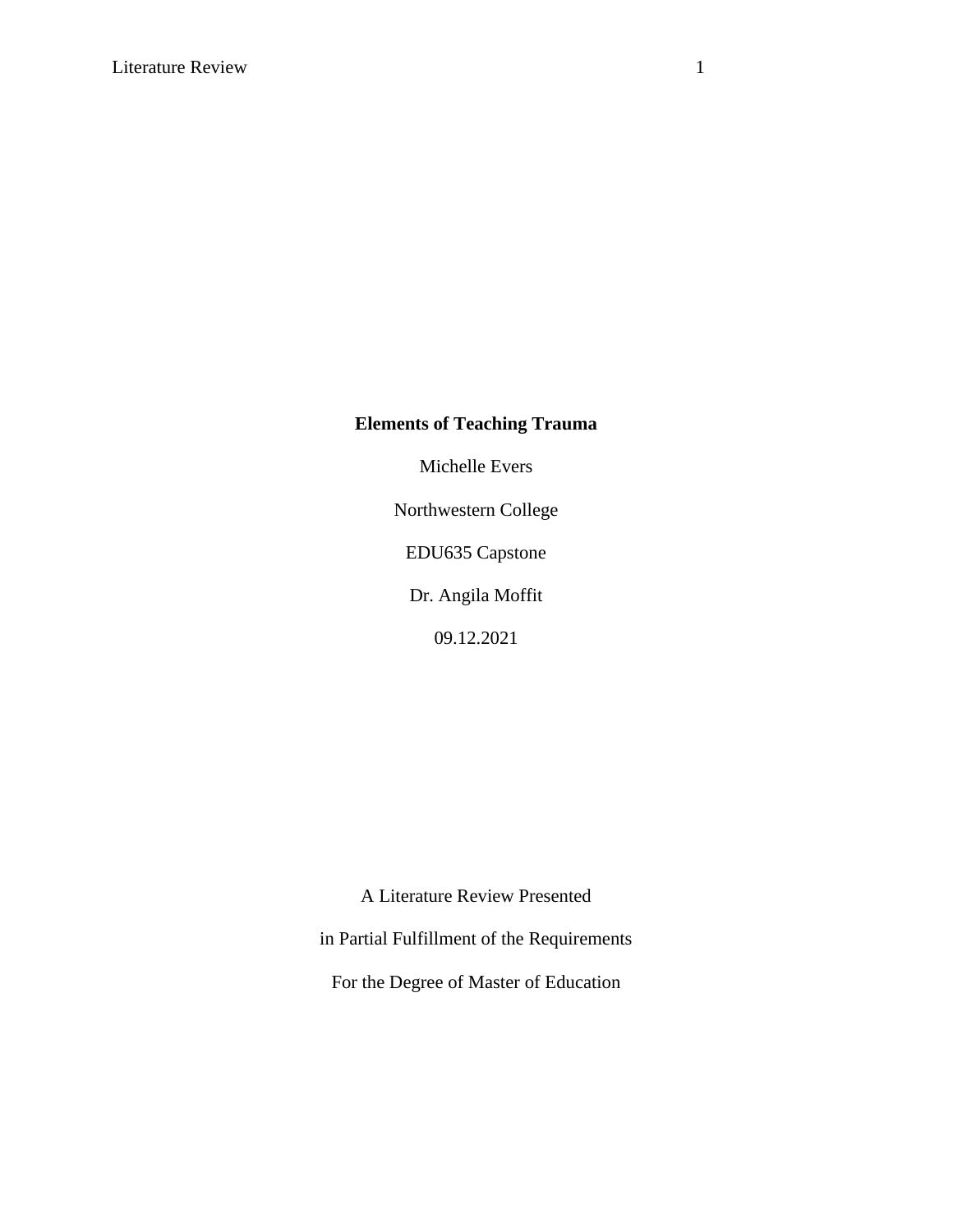# **Abstract**

Providing support to students who have experienced childhood trauma requires whole school involvement. From school shootings that shock the nation to the daily violence, poverty, abuse, and addiction in communities that rarely make headlines, students and their families often experience traumatic events that can alter their lives forever. Unions and districts across the country are working together to address the epidemic of trauma in schools with students' and educators' needs in mind; collaborating to transform schools into "trauma-informed" environments, taking vital steps to become safe havens for every student. Trauma-sensitive focus on education supports a school community where students feel safe and confident in their ability to learn, can differentiate between trauma induced behavior and appropriate behavior, and communicate with adults and peers in a positive disposition.

*Keywords trauma, trauma-sensitive, trauma-informed*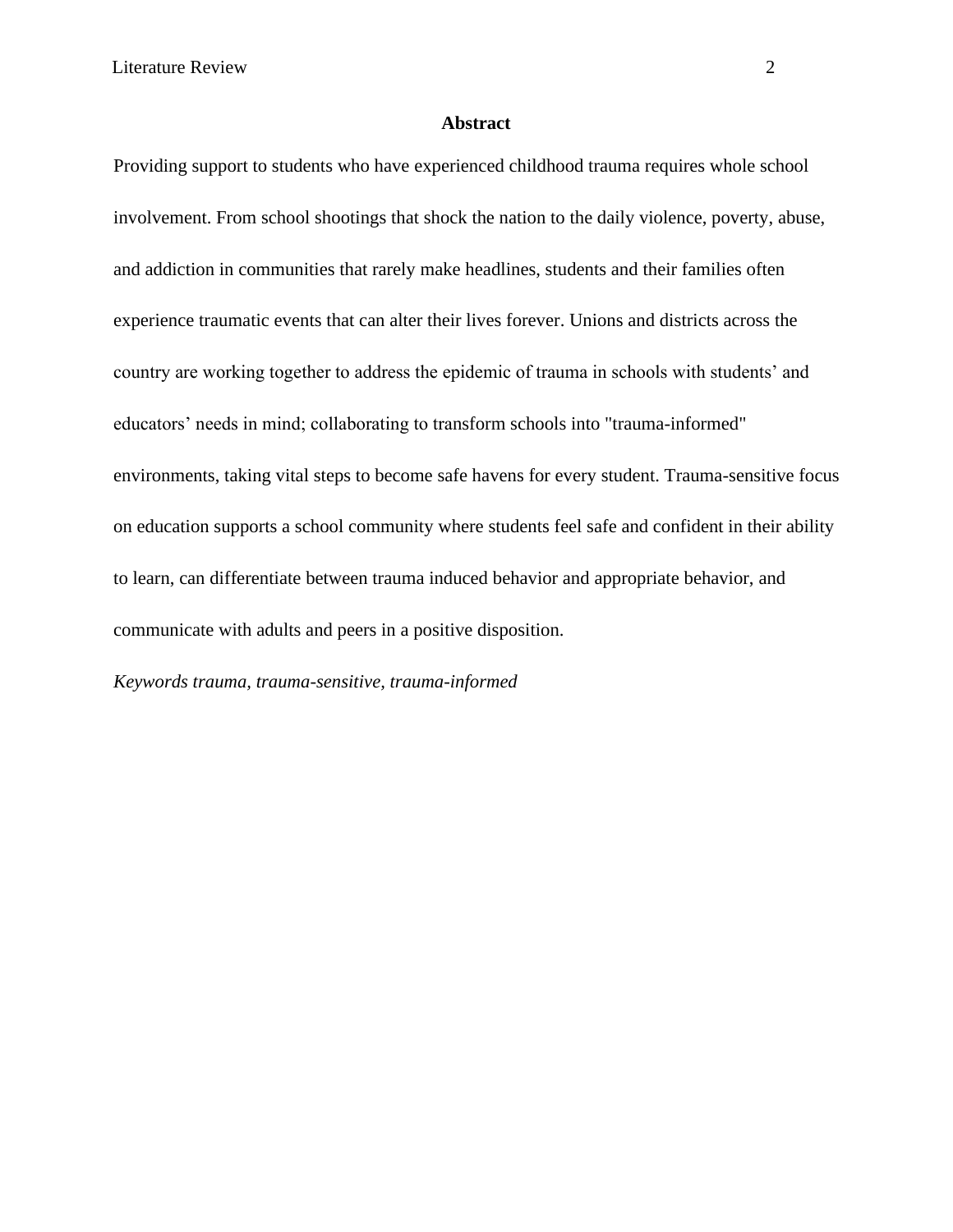# **Table of Contents**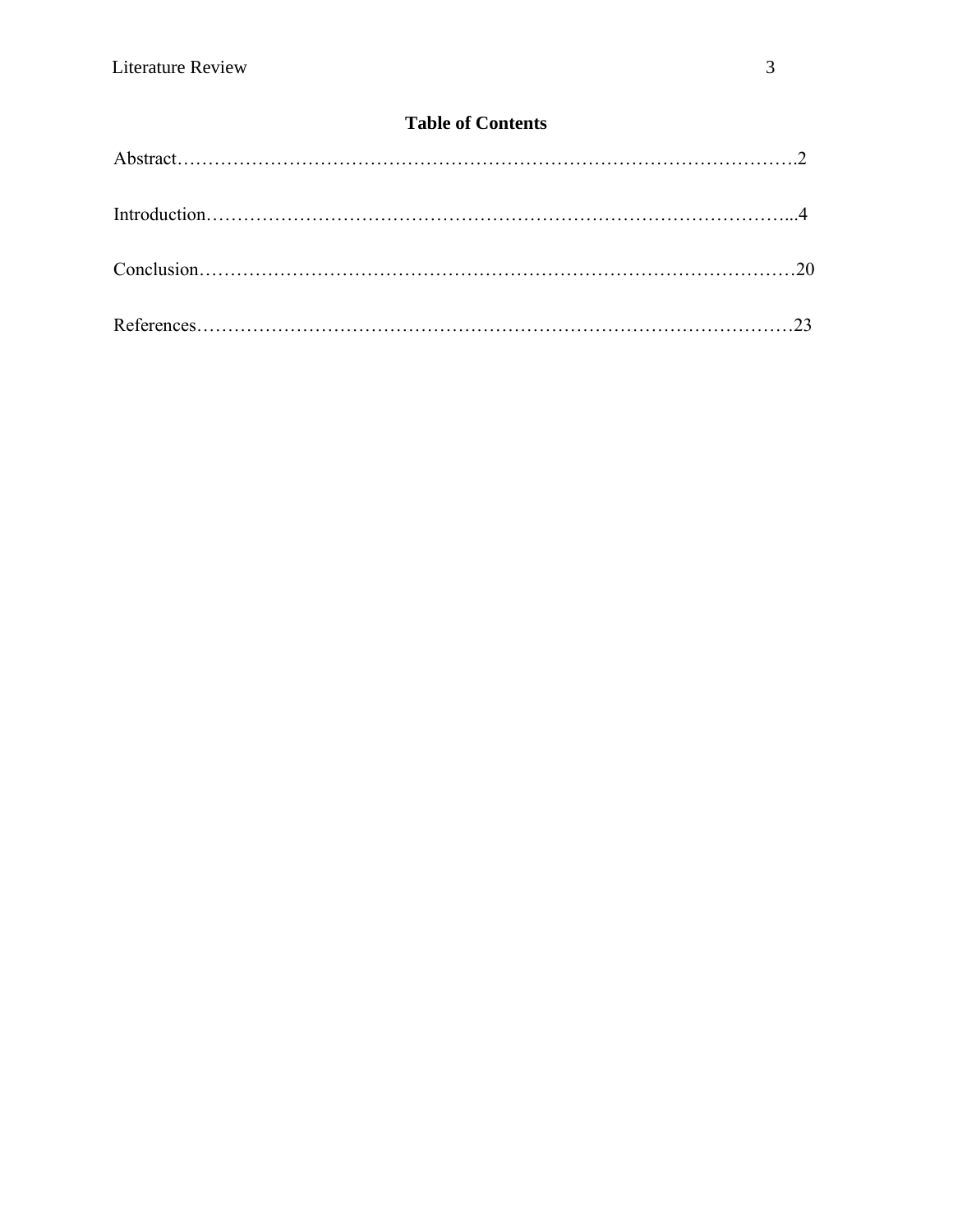# **Introduction**

Today, to keep a middle-class lifestyle, there must be a dual income in each home; thus, both parents are working. This means less parent involvement, less nurturing, and more exposure to strangers due to childcare needs. When these children go to school with adult worries on their mind, they will react to their environmental challenges or struggles, and results are severe behaviors when structure is needed. With these experiences, trauma may occur.

The National Child Traumatic Stress Network (2010) report outlined one study that showed more than half (52.5%) of children aged 2-5 had experienced severe stressors in their lifetimes. According to the National Survey of Children's Health, 35 million children (about twice the population of New York) in the United States are living with emotional and psychological trauma (Simpson, 2006). A traumatic event is described as an incident that causes physical, emotional, spiritual, or psychological harm (Deutsch,Drozd, & Ajoku, C. (2020). The purpose of this literature review is to analyze the Elements of Teaching Trauma in the academic environment.

This literature review includes an introduction, historical perspectives, opposing viewpoints or conflicts, the impact of trauma on teachers and the school districts, legal aspects of students with trauma, and an overview of elements of teaching trauma. Peer reviewed journal articles within the last 10 years were gathered from the EBSCO Host database and included in this literature review.

# **Review of Literature**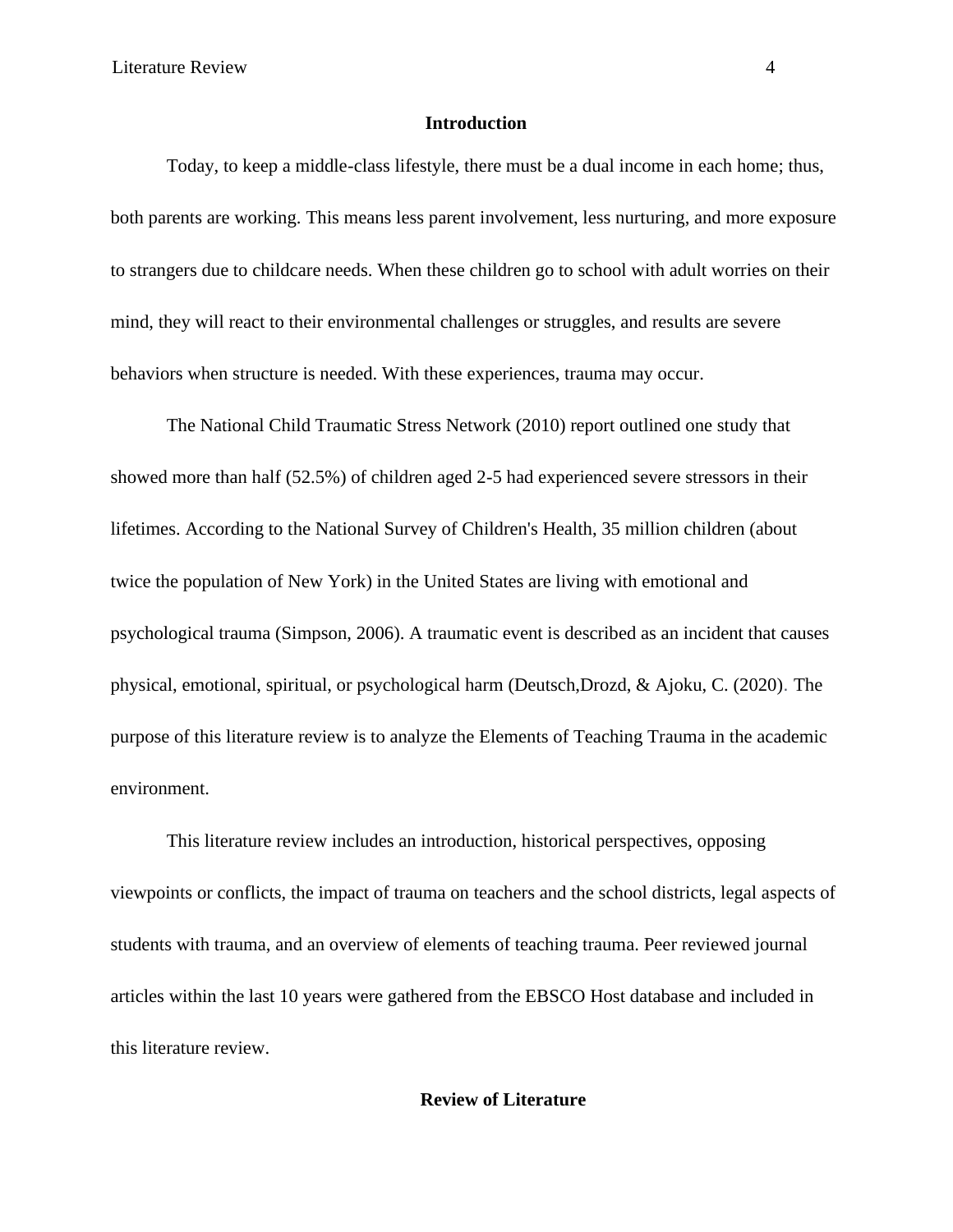### **Legislation**

From the legal aspect, according to the Office of Juvenile Justice and Delinquency Prevention, a longitudinal study of youth detained at a juvenile detention center in Chicago, Illinois, showed that 92.5 percent of youth had experienced at least 1 trauma, and 84 percent had experienced more than 1 trauma (H.R.1757 - 115th Congress 2017-2018). As a result, the Trauma-Informed Care for Children and Families Act of 2017 was created on March 28, 2017. This act that was passed supplies evidence that there is a huge increase in childhood trauma cases. Once this act was passed, teachers, students, and parents began to take a closer look at the increase of behaviors based on earlier traumatic experiences the student has experienced.

A study completed by Bowen & Irish (2020), shows an example of how trauma has affected many families and children today. The method that was used was policy mapping. The results that were reported, showed that only 10.6% addressed trauma. The conclusion discussed the overall lack of attention and protection for children who have experienced trauma.

Over time, studies have shown that children aged up to 16 years old have increased significantly. Awareness about trauma has grown over the years. Practitioners, researchers, and policymakers are focusing more attention and supplying more support systems than in the past (Donisch, Bray, & Gewirtz, A. (2016).

# **Responding to Trauma in the Classroom**

 There has been a shift in education as we know it. When teachers and staff are given yearly rosters, they now must decide who is a Behavioral Disorder student, and their IEP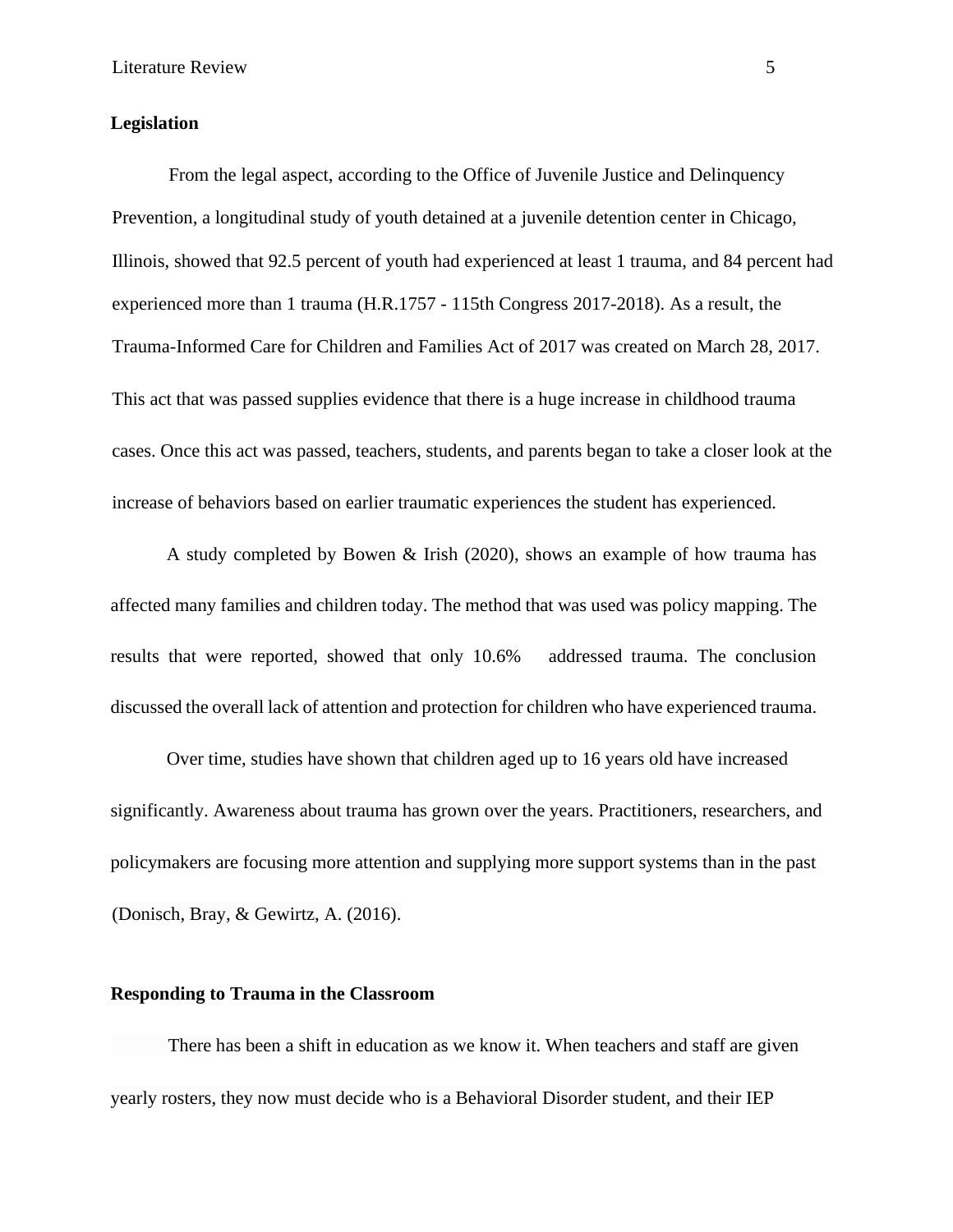requirements and accommodations. There could be a classroom that has a student diagnosed with Oppositional Defiant Disorder (ODD), attention deficit hyperactivity disorder (ADHD), and Reactive Attachment Disorder (RAD). All three of the diagnoses for one student. Classroom management and classroom climate have become more difficult than ever before. Parents and community members do not see the daily behavioral challenges teachers experience daily (Thomas, Crosby, & Vanderhaar (2019). Education professionals have joined concepts of what defines competencies. An educator today must take emotional backgrounds into consideration along with an updated classroom culture that includes trauma informed practices (Berardi, Morton, & George Fox University 2019).

## **Core Curriculum on Childhood Trauma**

Core Curriculum on Childhood Trauma (CCCT) uses a five-tier conceptual framework. First, there is empirical evidence. Next, there are core trauma concepts. Then, there are intervention goals. Finally, there are the practice elements and skills. These five tiers build foundational trauma knowledge and clinical reasoning skills. The first study showed that social work graduate students' participation in the CCCT was linked to a considerable increase in pre and post self-reported confidence when applying core trauma concepts to their clinical work. Study two showed significance in both pre and post in conceptual readiness and field readiness among social work graduate students taking part in a Gold Standard Plus educational model that implemented classroom instruction in core trauma concepts, training in evidence-based trauma treatment (EBTT). Lastly, study three used qualitative methods to implement elements (35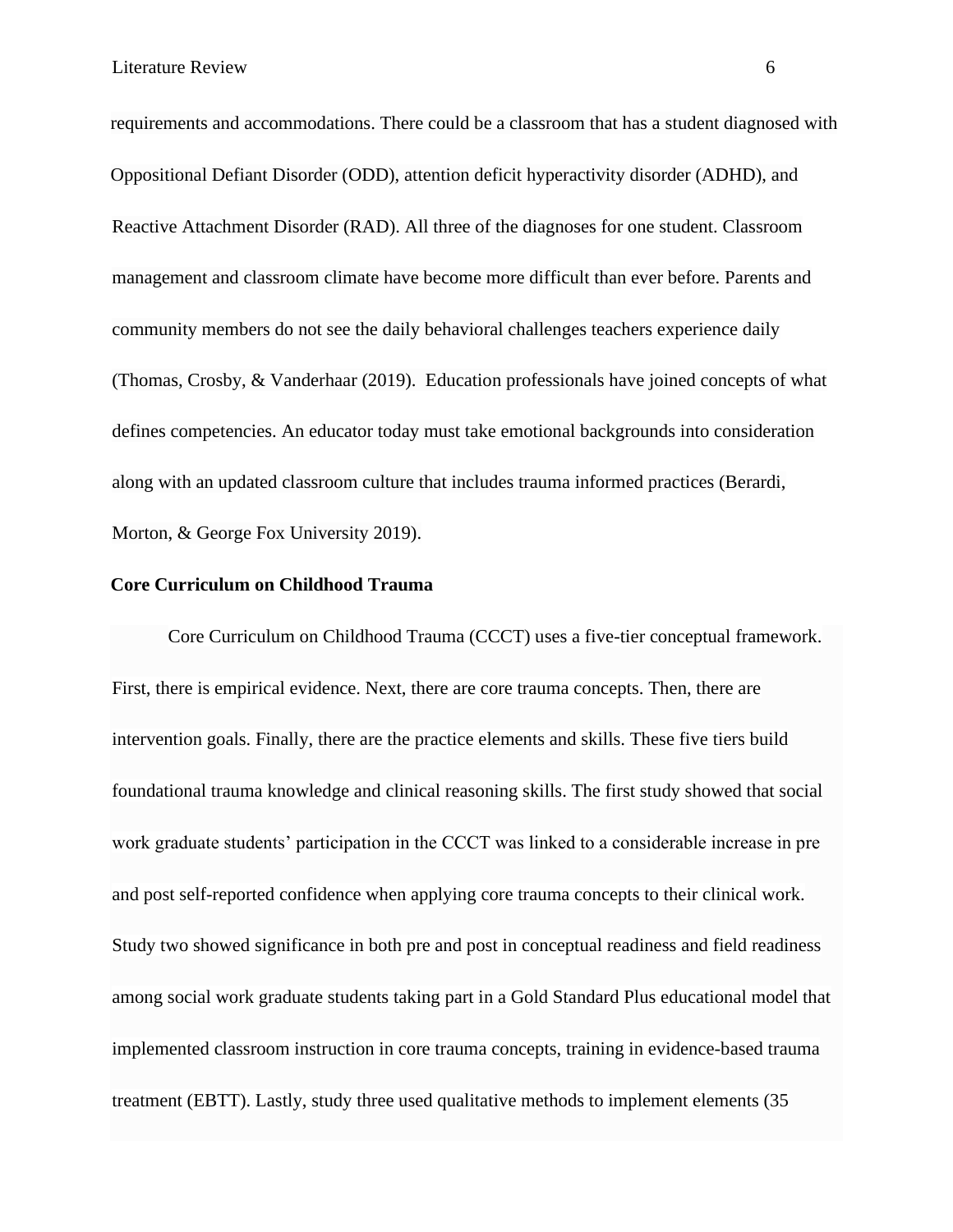intervention goals, 59 practice elements) from 26 manualized trauma interventions. The overall claim is that CCCT is a valuable tool or resource for educating our "next generation" evidencebased practitioners who have competencies needed to implement modularized, individually tailored trauma interventions, clinical reasoning, and familiarity with common elements (Layne et al., 2014).

# **Multi-Tiered Systems of Support (MTSS)**

A vital component in any school building or district is the MTSS. MTSS behavioral interventions, academic interventions and childhood trauma are all linked together. Erik J. Reinbergs and Sarah A, Fefer, (2018) discuss trauma in schools and using multi-tiered delivery for educators. In the United States during 2015, the Child Protective Services reported 680,000 cases of child maltreatment were confirmed and 4 million cases had been reported (Reinbergs, & Fefer, S. A. (2018). In this study, both authors take a closer look at the need for Tier 0 to be added to the MTSS tiers of behavioral interventions in response to the increasing social conditions causing childhood trauma. The MTSS has become more widely implemented with the Individuals with Disabilities Act in 2004. There are three tiers that are looked at: Tier 1 is universal, Tier 2 selective, and Tier 3 indicated. By adding Tier 0, there would be an increase of interventions specifically addressing the social conditions. The method used was a screener known as Social, Academic, and Emotional Behavior Risk Screener (SAEBRS). This resource is available through Fastbridge.org and has convincing evidence of reliability. This screener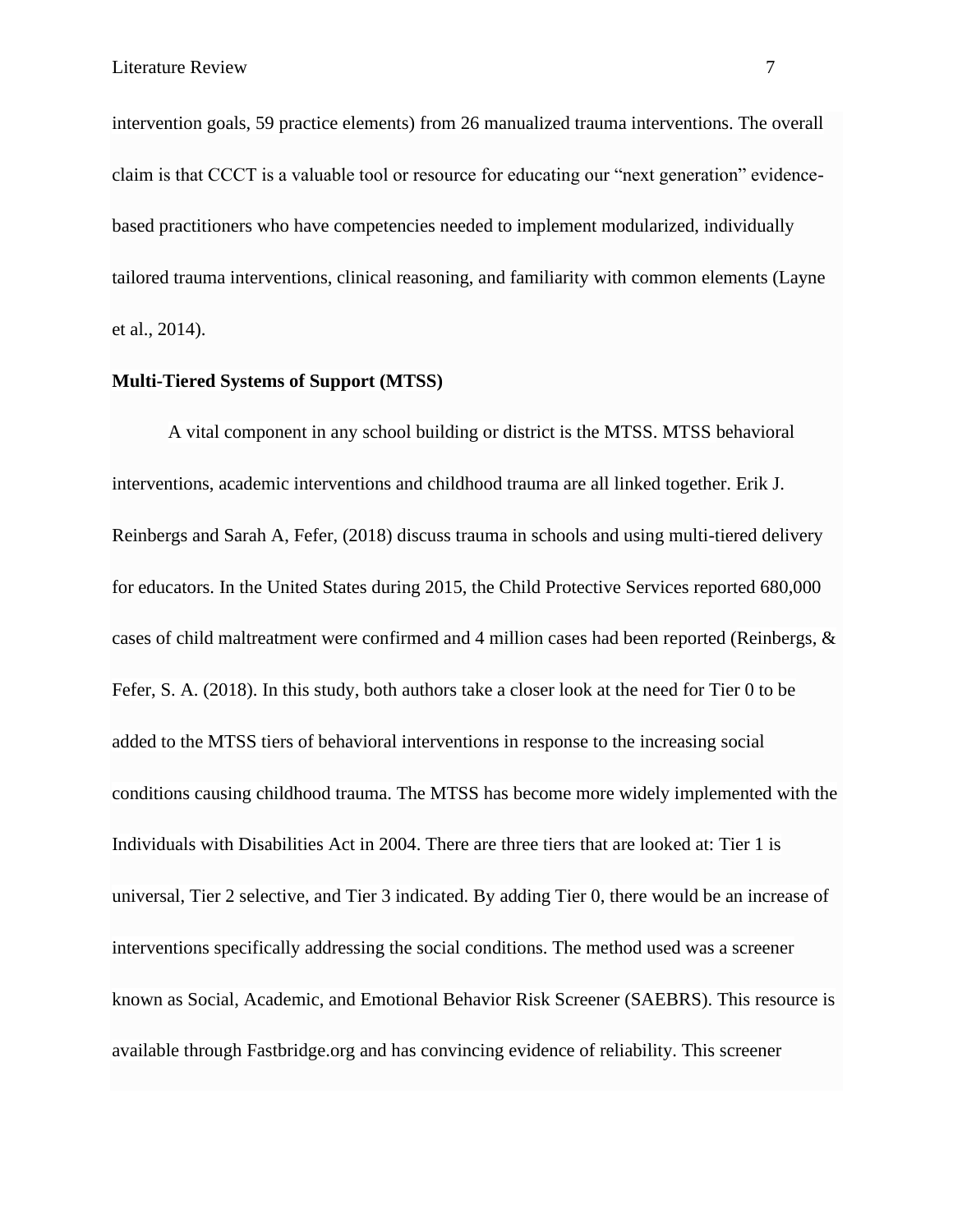identifies which students would require Tier 2 interventions, specifically those suffering from trauma.

The next component in this study determines the interventions. The two identified interventions are Positive Behavior Interventions Supports (PBIS) and Social Emotional Learning (SEL). Many public schools in the United States support both interventions. Tier 1 components of both PBIS and SEL provide curriculum specific to the emotional, social, and behavioral expectations.

The assessment method was conducted by looking at students who tested positive in the screeners for social, behavioral, and emotional concerns. The results for this assessment often found that trauma is not the only factor for a student's difficulties with social emotional behaviors in the classroom. Trauma may be mocked by other behavioral disorders such as ADHD or ODD. The results for this study found that the MTSS is successful, however, that model cannot be the only model to be implemented for school-based trauma services. More evidence is needed of evidence-based practices (Reinbergs & Fefer (2018).

#### **Classroom Staff and Knowledge of Trauma in Students**

Although many schools have implemented trauma approaches, there remain many barriers. For example, lack of parental involvement due to feeling uncomfortable addressing the child's trauma, lack of support from administrators, and being able to distinguish between cognitive delays or emotional delays and trauma (Martin, Ashley, White, Axelson, Clark, & Burrus 2017). Researcher Lisa Lopez Levers conducted this pilot study, in elementary school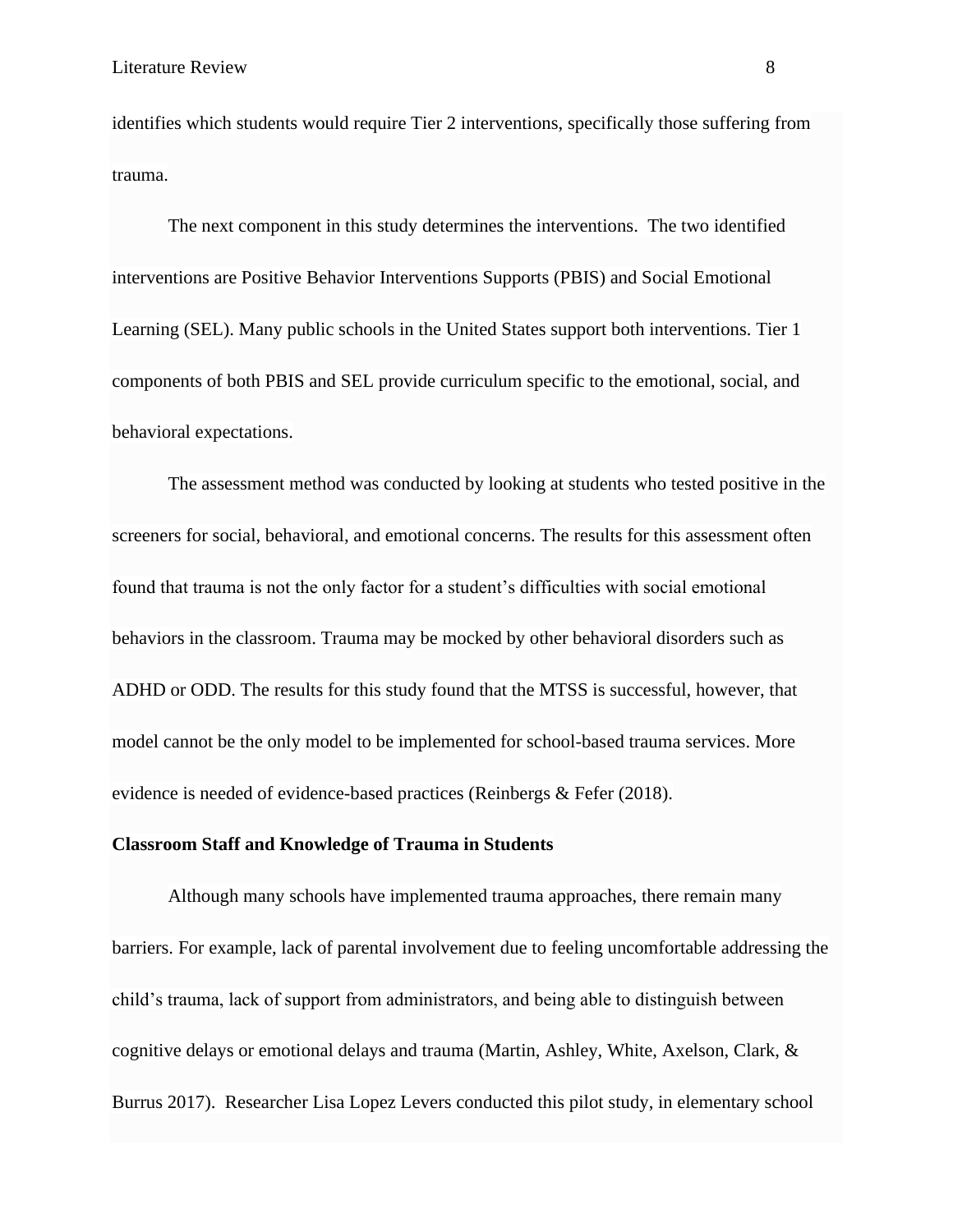grades pre-k through fifth grade. The school consisted of 425 students, about 50% were students of African American descent. The school district data showed that 90% of all students were poor. The out of school suspension (OSS) rates were more than 5% per academic year and attendance was at 90%. For the school year of 2012 to 2013, third through fifth grade assessments in English language arts, and math results showed less than 10% of students met the state standards. Participants included 25 classroom staff members, 16 of these staff members one was male and 15 were female. The length of time these respondents had worked with students in a school setting from one year to 20 years (Levers, 2012).

In October 2013, the investigator provided a brief presentation on trauma responses and the behavioral impact on children, during the staff's regular scheduled weekly meetings. The presentation provided a brief overview of how cognitive functioning and development are impacted by physiological changes linked to trauma and toxic stress. In the same presentation, secondary trauma was explained. Often staff will experience secondary trauma from exposure to repeated stress and pain of others. Lastly, providing information on the importance of providing a nurturing school environment will help students build resilience. The primary purpose for providing this presentation was to provide all school staff with basic information on the importance of recognizing students' behavior as physiological and not psychological and to introduce trauma informed approaches (Anderson, Blitz & Saastamoinen (2015).

In January 2014, the first part of the assessment was completed, using a nominal needs assessment with 25 classroom staff to determine what their needs are in professional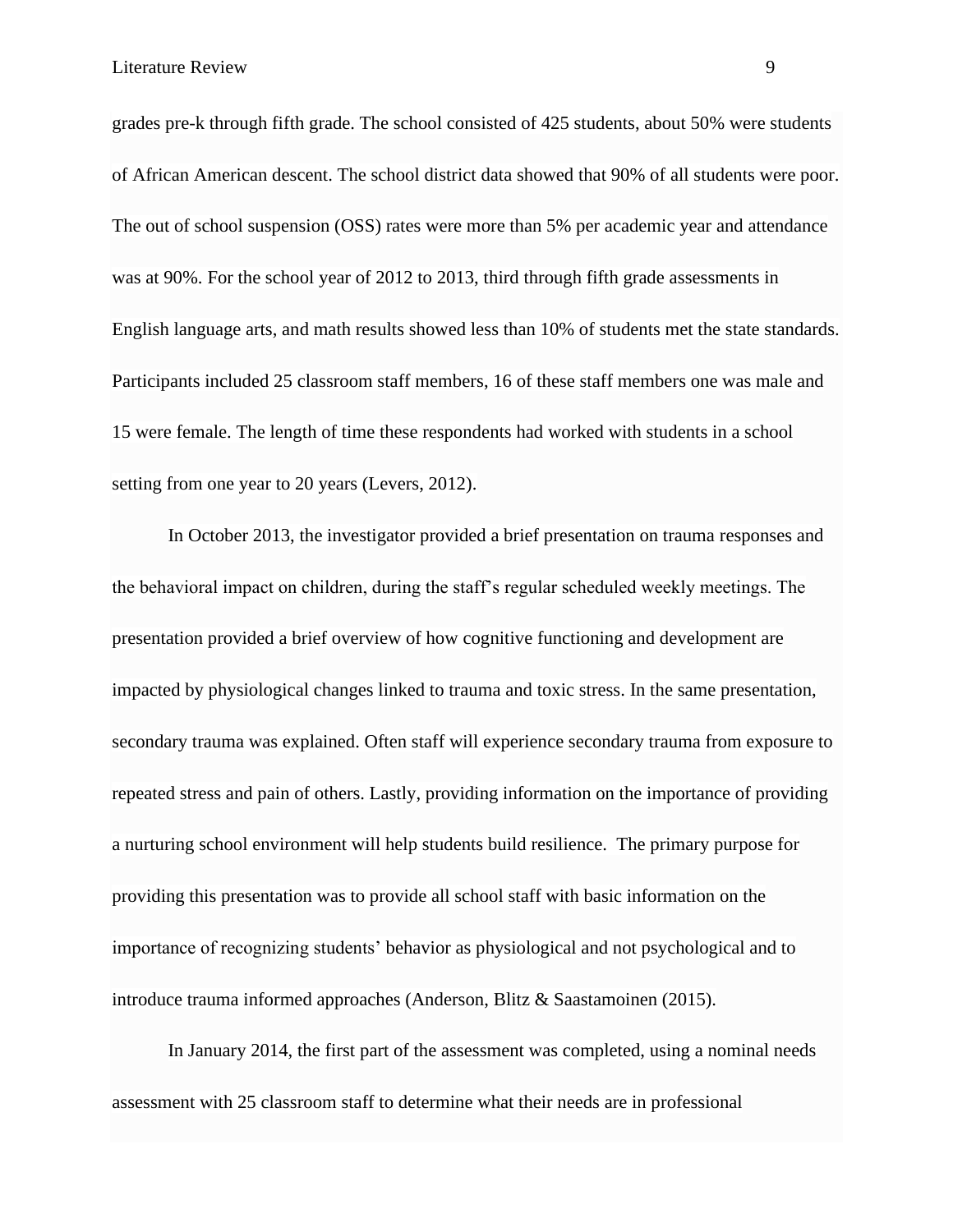development related to trauma informed practices. The group reflected on the presentation on trauma and toxic stress and the support that would be needed in the classroom when working with students identified as experiencing trauma. The results of topics of interest were then used to create or provide workshops for staff members.

In February 2014, the second part of the study was completed by developing four workshops based on the results of the needs assessment. To provide staff with the opportunities to attend these workshops, staff were relieved of their classroom responsibilities for 45 minutes once a week. The only variations may have been a situation of illness, classroom situations (behaviors) that may not allow the teacher to be removed, or circumstances of classroom visitors and activities. These training sessions covered information on the neurological impact of trauma and toxic stress on students' behavior and learning. First, positive behavioral strategies. Next, stress reduction and relaxation techniques. Finally, cognitive behavioral strategies for classroom interventions.

The instruments and analysis used were the Post Workshop Survey and Focus Groups. In the Post Workshop Survey, participants were asked three questions: two things they learned from the workshop, two things they want to know more about, and what they liked about the workshop. Focus groups were conducted at different tables in the teacher's workroom. Each focus group lasted between 45-60 minutes and the questions consisted of: can you describe how the information on trauma and toxic stress informs your interactions with students, have you shared anything about trauma or toxic stress with the teacher, how do you see trauma and/or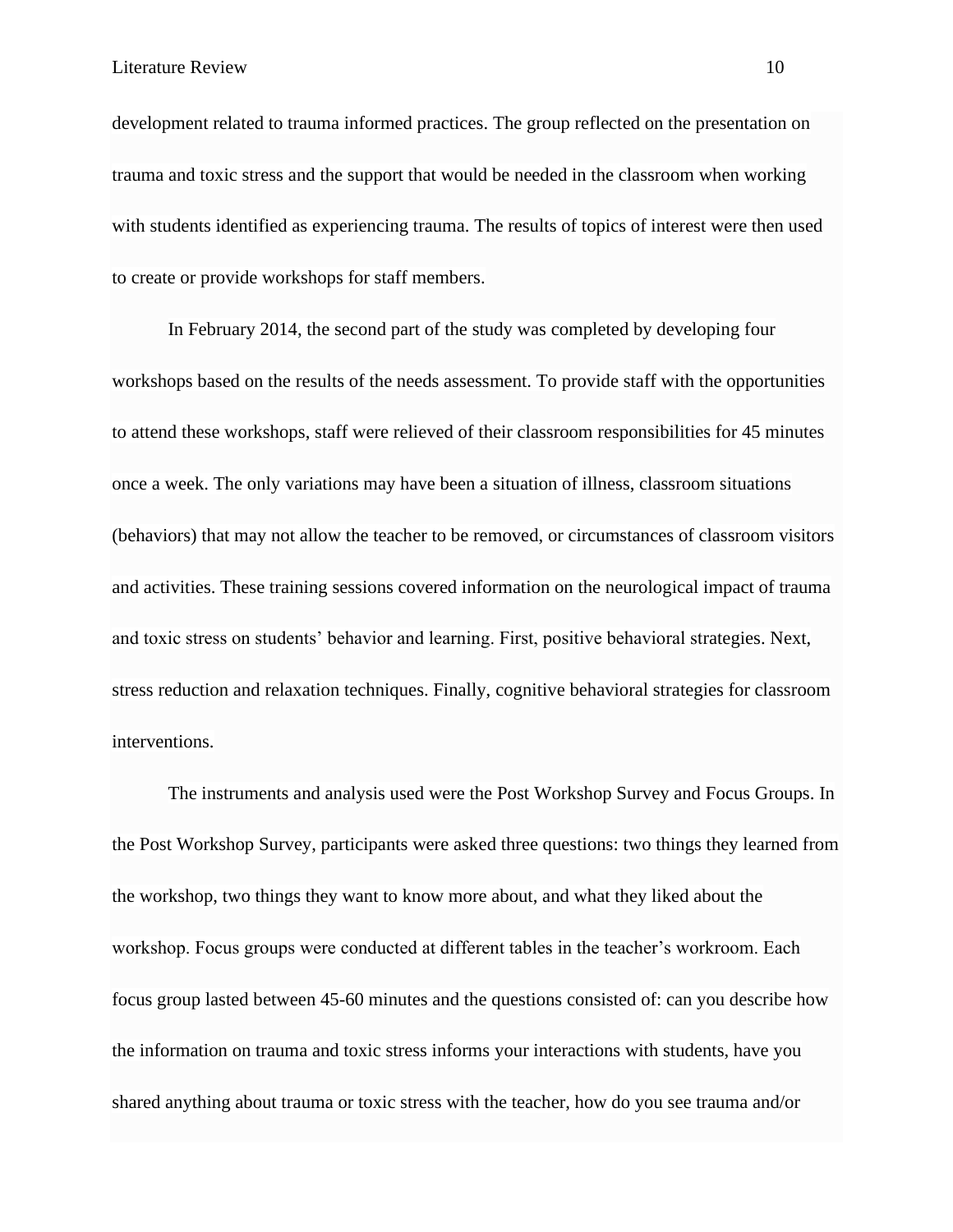toxic stress impacting the students, teachers, other personnel, and school climate, do you see trauma-informed practices being integrated into classroom and school routine and if so, what does that look like and if not, what has gotten in the way, and what would be helpful to you in terms of professional development, skill building, or continued learning?

The results of the Post Workshop Survey, sixteen staff members participated in the survey. Three participants noted that they learned the importance of having a positive attitude and three others had noted new ways of responding to challenging behaviors without specifying a particular technique. When asked what topics they would like to see offered for future workshops, four participants (25%) noted topics such as skills for working with students with learning or behavioral concerns, particularly students with ADHD and autism. Another four (25%) expressed an interest in professional development around more effectively working with more students who are aggressive, bullying, or violent. One asked for more techniques to manage stress, and another wanted "better appreciation" for classroom staff (Anderson, Blitz & Saastamoinen, (2015).

In the focus group findings, there were six themes identified as needing more information. Three of these themes were linked to issues and concerns regarding school climate. The remaining three themes listed were on the workplace environment and the professional needs of the staff. Throughout the focus groups, staff reported wanting greater access to information that impacts their professional responsibilities so they can do their jobs better, how students' unmet needs resulted in behavioral outbursts leading to loss of learning abilities for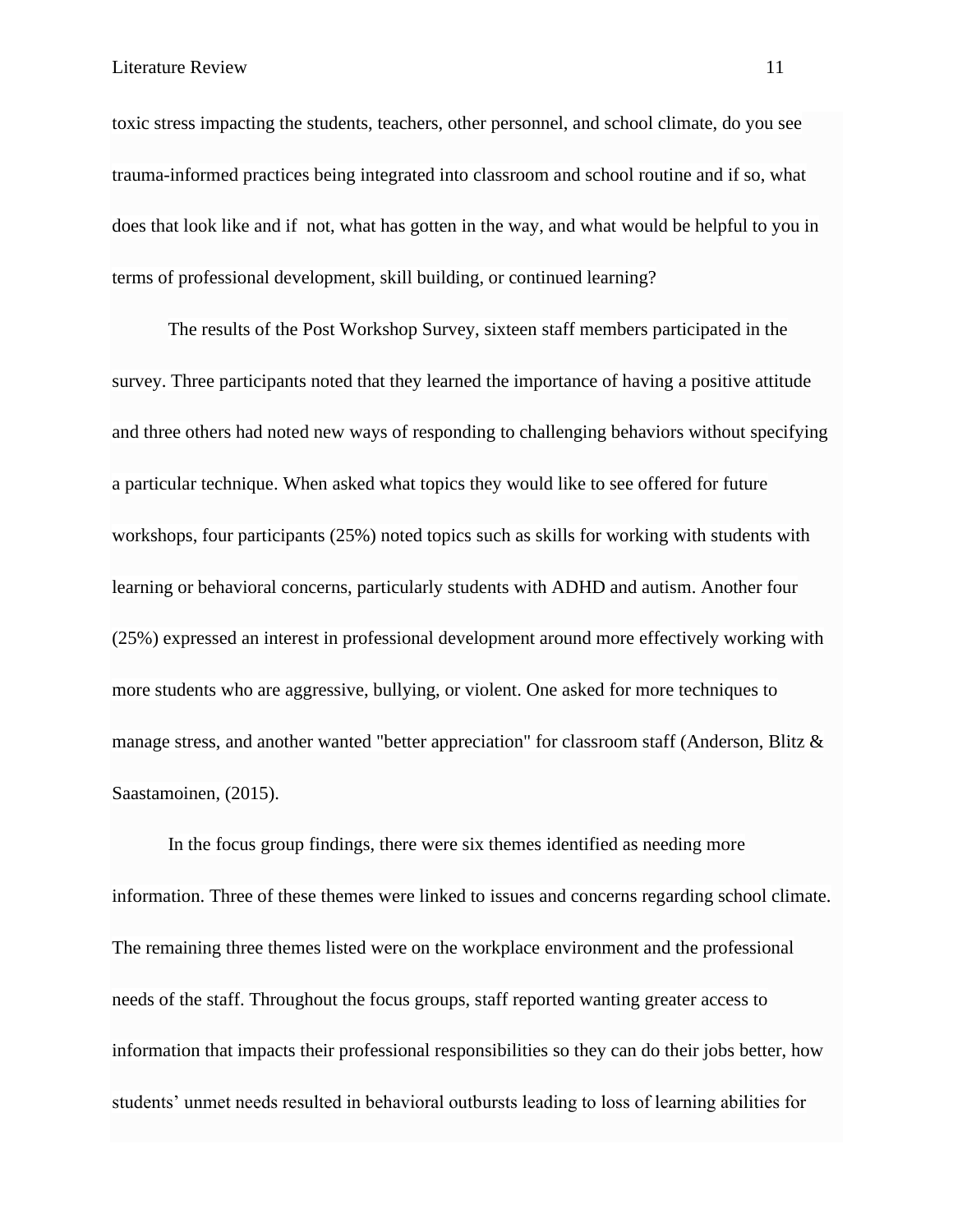other students and developing a student action plan for the substitute teachers when a staff member is absent. Through professional development, staff members have been able to better understand and implement behavioral strategies and interventions. During discussions of staff support, one member identified a key detail. While teachers are in professional development, we should also allow the paraprofessionals training that will allow them to help the teachers and students. This idea would align with behavioral interventions, for example, deep breathing exercises.

During this study, there were indications that some staff members are not comfortable in learning the trauma informed perspective. Many participants understood that trauma could affect a students' ability to learn, however, they were not wanting to change their classroom community to address the students' behaviors associated with trauma. There were also indications that staff did not feel that their workplace was supportive and that hindered their ability to practice and develop new skills. Overall, this study found that more focus on implementing trauma informed strategies and methods into the professional development for all school wide staff members is desperately needed (Burgess & Mayes, 2007).

#### **Opposing Viewpoints**

When youth experience trauma, often they are not diagnosed, and become adults in our judicial system. For example, a student begins their school year in kindergarten. This student begins to show signs of behavior challenges. These challenges could look like not following directions, not being able to focus, and becoming more agitated than average peers. During the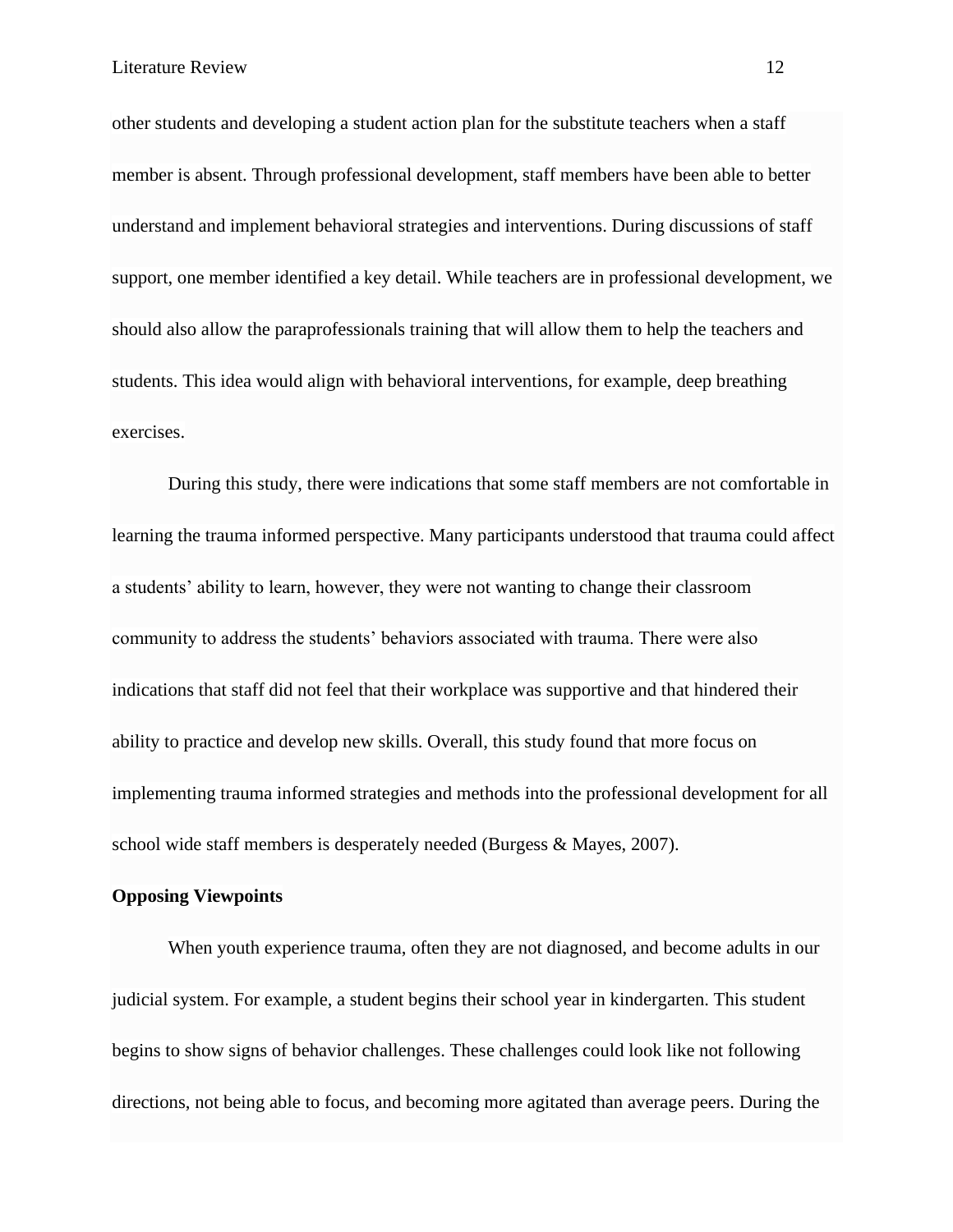kindergarten year, teachers work with this student one on one and have support from a paraprofessional. The next year the same student is showing more escalated behavioral patterns. Agitation occurs at a more aggressive level. Eventually this student becomes an adult. This adult has not learned coping skills for the increasing agitation that developed over the years, leading to poor decision making and being arrested. This could have been a different outcome, had this student been enrolled in a trauma-informed school. From another viewpoint, an increase in the number of police officers in trauma-informed schools and districts is a concern for some cities. In 2017, 42 percent of all schools had a full-time or part-time School Resource Officer (SRO) on their campus. In 2017, 59 percent of all middle schools had full-time or part-time SROs. In 2017, 30 percent of all elementary schools had full-time or part-time SROs and 68 percent of all high schools had full-time or part-time SROs (Mallett, 2016). It was the Safe Schools Act of 1994 (and the 1998 Amendment Act) that first promoted and funded partnerships with the COPS in Schools grants for SRO forces for primary and secondary schools (Mallett & Fukushima-Tedor, 2018). These Acts were started by the Clinton Administration's reaction to the school shootings and killings at Westside Middle School in Arkansas and had two policy goals: to help build school and police force collaborations and to improve school and student safety (Rich-Shea & Fox, 2014). Driven by public support, misperceptions of school violence incidents, and a tough on crime approach to youthful offenders. One billion dollars was spent from 1994 to 2012 employing over 17,000 officers annually; growing to that same one billion dollars being spent in just 2018 across 26 states (Fulks, Garcia, & Harper, 2020). Many communities feel that this is a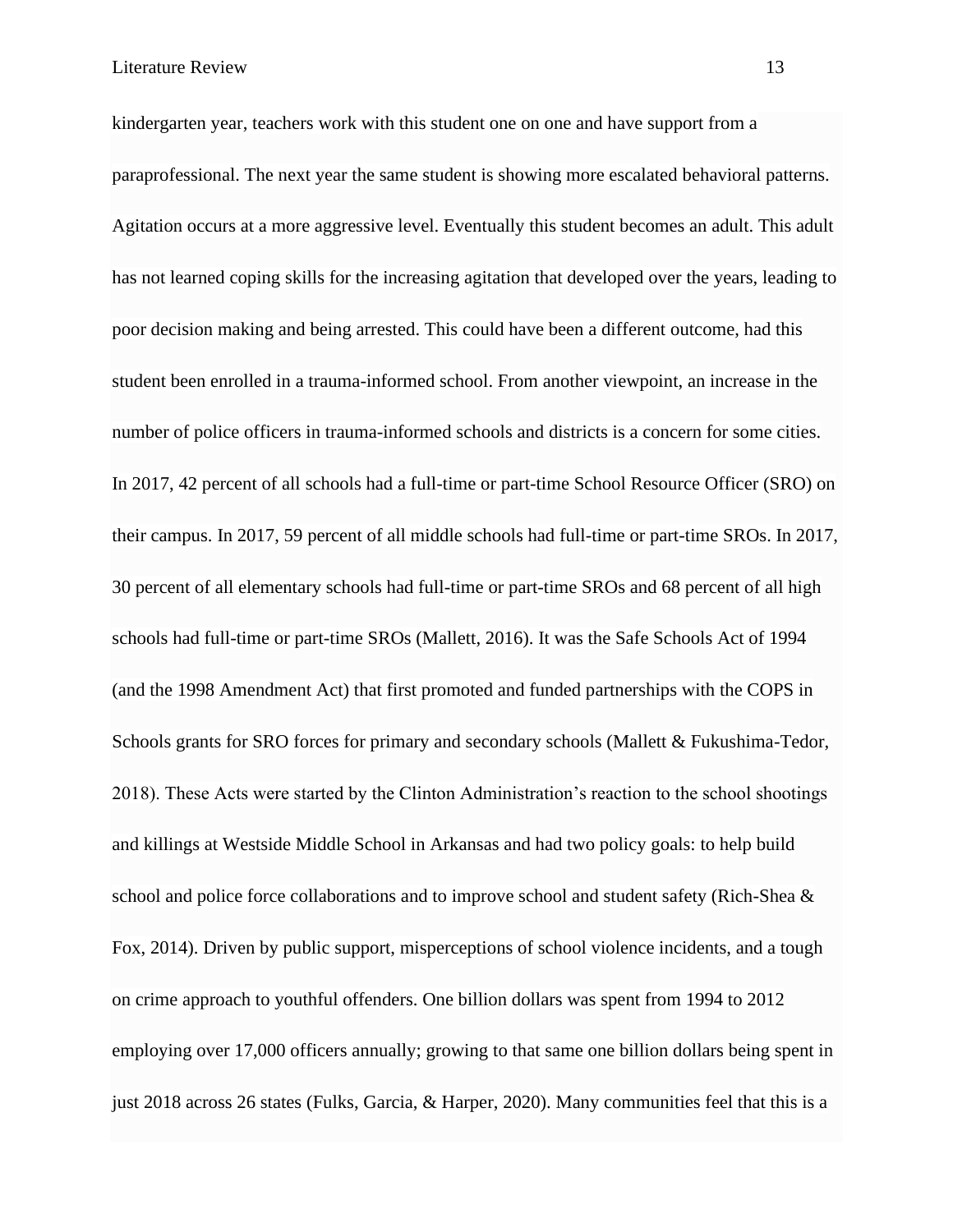waste of resources and funding. An exact example of this is: A 14-year-old girl was arrested in Wauwatosa, Wisconsin, after refusing to stop texting on her cell phone in class. A school resource officer's report says the student refused to stop texting during class after a teacher told her to stop and the student told the resource officer she did not have a phone after she was pulled out of the classroom. She continued denying she had a phone, forcing the resource officer to return to the classroom twice and find other students who saw her with it, according to the report. The male school resource officer called for a female officer to conduct a search, the report says. The student laughed as the female officer explained that she found the Samsung phone in the student's clothes, hidden near her buttocks. The officer notes that the student "is known to me and the administration based on prior negative contacts." The officer gave the student a \$298 ticket for disorderly conduct and kept her Samsung phone. A police spokesperson said that she was arrested more for her behavior than for the texting; "all she had to do was put the phone away and that would have been that." After the arrest, the student was suspended (from school) for a week (McCurdy, 2014, p. 93-94).

#### **Future Research**

 Future research is needed to further identify the effects of national disasters being linked to trauma in our youth today. For example, the Covid19 pandemic, the California wildfires, systematic racism, and September 11, 2001. There have been several more within the year 2021 and prior years. Our youth is affected by all of these in many ways. Educational leaders in today's classrooms must maintain flexibility, resiliency, and competencies. There no longer is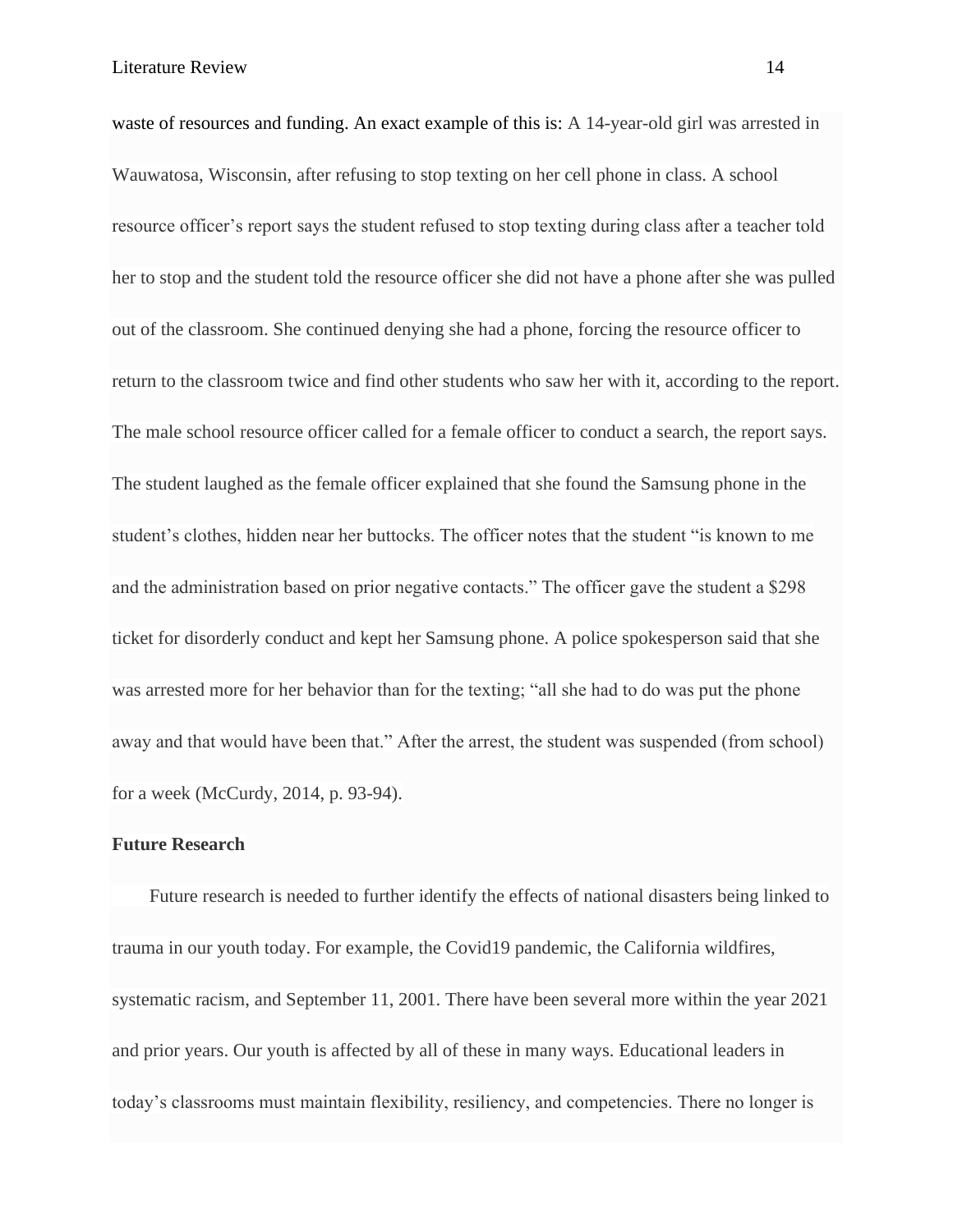the traditional classroom that can focus their entire academic day on curriculum. With events such as the COVID-19 global pandemic, the migration crisis, outbreaks of violence, political change, and unrest within communities, there is greater urgency for leaders to develop a traumainformed practice to mitigate the impact on learning communities. A leader needs to take into consideration several variables such as personal abilities, context, and the stakeholders who will be served when deciding an appropriate style to be most effective (Zembylas, 2015). A trauma informed leader is one who integrates knowledge about trauma in the policies, practices, and decisions to actively resist re-traumatization and promote resiliency and growth. Beyond academic performance, educational leaders are responsible for social, emotional, and relational needs. Psychologist Albert Bandura (1986) social learning theory (SLT) connected humans' social needs and learning through observation. The act of leadership involves inclusion, communication, and role modeling. Schools provide social environments, and modeling behavior is one avenue of learning. Relational leadership focuses on collaborative decision making for the common good and aligns with the concept of trauma informed which relies on the same variables to enact change (Stuart, 2018). Decisions made through a trauma perspective reflect the importance of demonstrating healthy social-emotional behavior and relationships with teachers and students and appropriate interventions that mitigate trauma-induced behavior and triggers. Through professional development on trauma and adapting policies and programs to reflect trauma-informed practices, leaders can create a classroom community which builds resilience, productivity, and outcomes for faculty and students to overcome the barriers of the 21st century.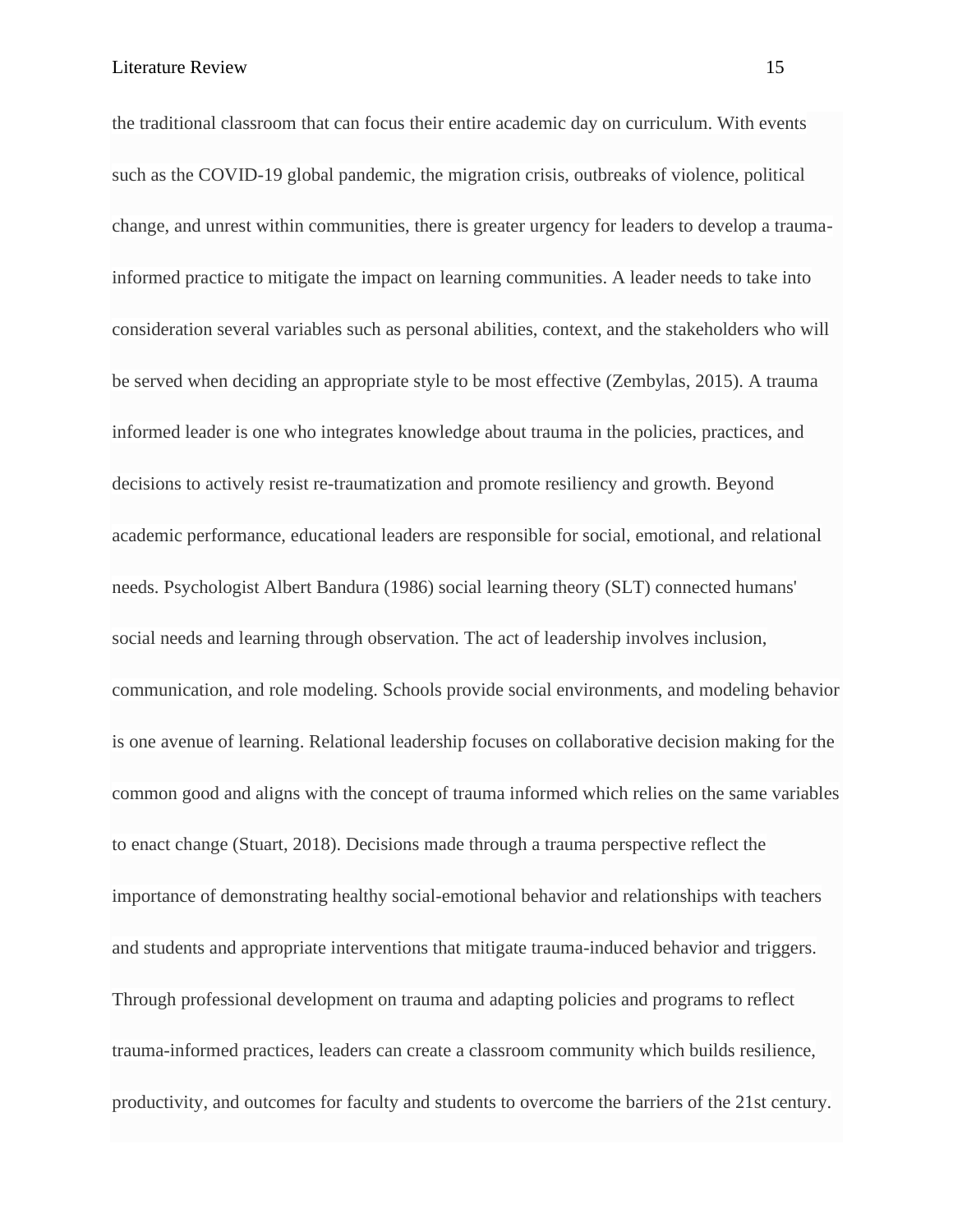A current study explored differences in PTSD symptom clusters as a function of the traumatic event type (TA compared with other events), DUI, and sex. One hundred-eight patients with primary PTSD were administered The Clinician Administered PTSD Scale. Of 300 initially screened patients, 108 consecutive treatment-seeking patients were enrolled.

In the Post-Traumatic Stress Disorder (PTSD) literature, few studies assessed differences in symptoms among victims of terrorist attacks (TA) as compared with victims of other traumatic events. Due to the harm inflicted, TA may be expected to produce more severe symptoms, particularly avoidance, since this cluster was found to be a severity marker and a maintenance factor of the disorder. As several patients delay treatment-seeking, duration of untreated illness (DUI) is another problem potentially influencing PTSD severity. The current study explored differences in PTSD symptom clusters as a function of the traumatic event type (TA compared with other events), DUI, and sex. One hundred-eight patients with primary PTSD were administered The Clinician Administered PTSD Scale. Mean DUI was approximately 12 years, irrespective of the event type. Patients who had experienced TA had significantly more severe Avoidance/Numbing symptoms and general PTSD severity than those who had experienced other events. No significant effects emerged for DUI and sex on all clusters. Recognition and intervention on PTSD may include community psychoeducation programs about its symptoms. Tailored intervention on TA-related PTSD may focus on Avoidance/Numbing by including medication and psychotherapeutic approaches (2019). My rationale for future research on the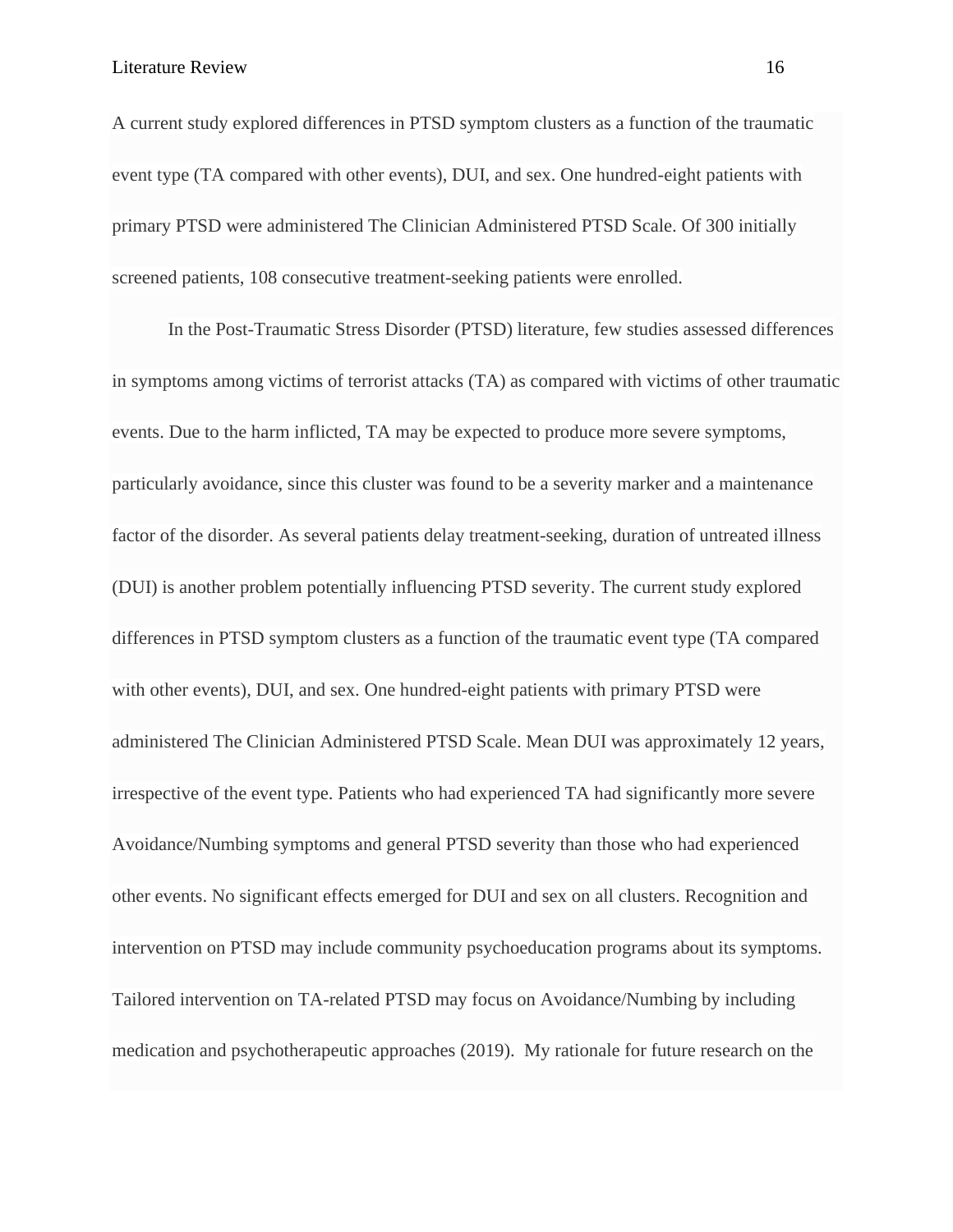above topics is that these adults have children. What their parents experience, the children experience. The overall family is then affected by trauma.

In The Effect of Long-Term Relocation on Child and Adolescent Survivors of Hurricane Katrina, a study was conducted to increase knowledge of the effects of relocation and the correlation with long-term psychological symptoms following this disaster. The hypothesis in this study was that students who moved to another city after Hurricane Katrina in 2005, would display more symptoms of posttraumatic stress compared to students who returned to New Orleans. The effects of Hurricane Katrina relocation were assessed on children and adolescent survivors in 5th through 12th grades.

Disaster recovery can take both emotional and physical toll on survivors. For children, recovery can be exceedingly difficult due to loss of structured routine in their daily lifestyles, loss of personal items, and loss of support systems. These life challenges can result in chronic psychological effects such as depression, anxiety, and PTSD.

The method used in this study was the National Child Traumatic Stress Network to students attending public schools during the 2008-2009 academic year. One thousand three hundred sixty-eight 5th through 12th grade students were screened. The assessment was selfreported and administered confidentially to supply future evaluation for students that scored above the symptom cut-off or those who requested counseling.

The results show a significant interaction effect on trauma symptoms by relocation status and age. Relocated students aged 11-13 had less trauma symptoms, compared to the 14–16-year-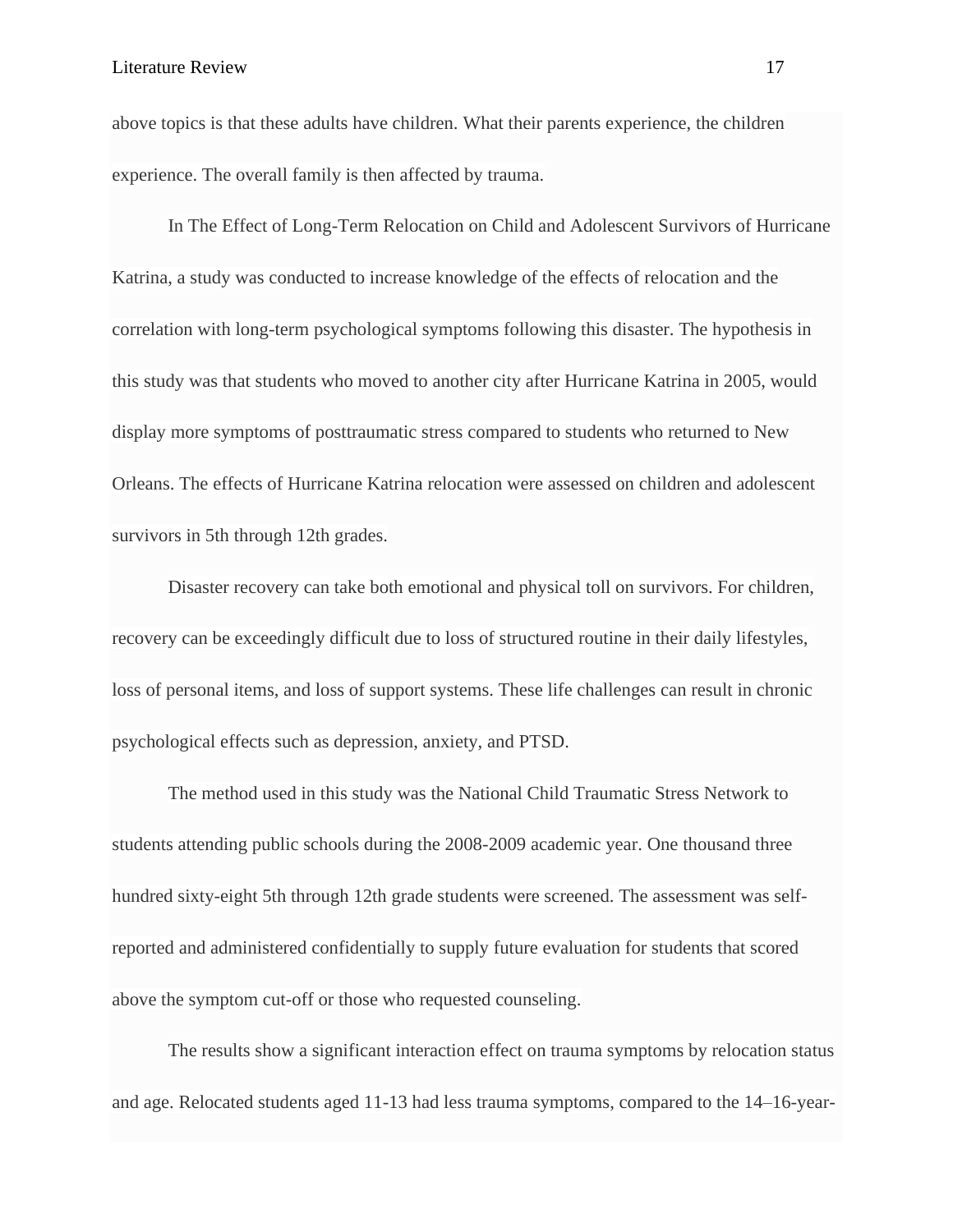old participants. The results suggest that students in the 17-19 age group had fewer trauma symptoms compared to the 11-13 age group. Results show that for the 14-16 age group, moved students had more trauma symptoms compared to returned students. Results show that for the age group 17-19 returned students had less symptoms than those who relocated or moved.

Overall, the results do support the hypothesis that students who relocated to a different city after Hurricane Katrina reported more trauma symptoms compared to students who returned to New Orleans. These results support prior research on adults and children, suggesting an increase in trauma symptoms and depression following a disaster relocation (Blaze & Schwalb 2009; Kilic et. al.,2006; Milne, 1977; Najarian et al., 2001).

## **Conclusion**

In summary, students suffering from trauma related experiences require trauma informed curriculum. Throughout the literature reviews studies have provided the data to determine which of our students may be at higher risk and what environments or elements contribute to the identified traumatic experiences. The impact or role that the classroom community has on students that have been identified as having experienced trauma is crucial.

Empirical evidence has shown that exposure to students who have experienced trauma display violent and aggressive crisis behaviors, may cause toxic stress to the educators or staff working with these identified students (Cunningham, 2004).

Occurrences of trauma are high. In studies of community violence, exposure rates of both victims and witnesses to violence are high. In an urban sample, 65% of respondents reported being a victim of violence and 98% witnessed a violent act (Rosenthal, 2000). In rural samples 76% to 82% of respondents were victims of violence and 93% to 96% were witnesses (Scarpa, 2003). Furthermore, research studies indicate that individuals exposed to trauma have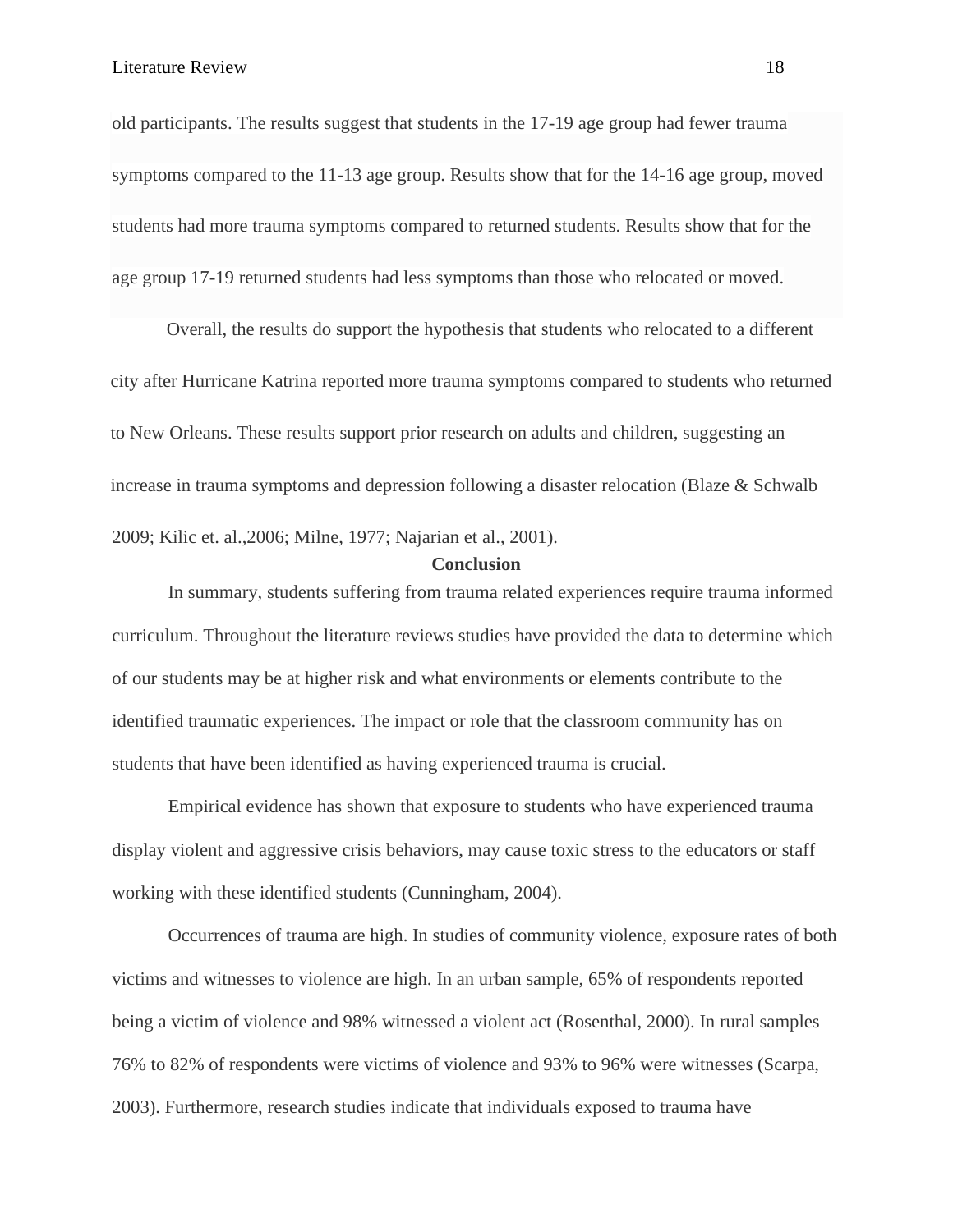psychological difficulties (Scarpa, 2003) and that those difficulties persist over time (Schwab-Stone et al., 1999). Given these prevalence rates, it is likely that social workers in a variety of settings will provide services to traumatized clients. Therefore, social work educators need to prepare social work students to assess and treat trauma survivors.

Trauma informed classrooms have become a necessity in most school districts across the United States. The curriculum must be modified to an emotional learning aspect as well as an academic response. The elements of teaching trauma include core trauma concepts and intervention objectives. While research shows that many forms of adversity can impair children's cognitive, social, emotional, and physical development, the depth of their impairment depends on whether they have access to mental health services and whether they are kept safe from traumatic events (Shamblin et al.,2016). Protective factors, including informal emotional support, also play a crucial role in children's recovery and the prevention of risks to be encountered (McLoyd, 1998; NCTSN Core Curriculum on Childhood Trauma Task Force 2012; Reblin & Uchino, 2008).

Key successful concepts and methods identified by educators when instructing students of trauma are included in this literature review. Implementing a school wide approach such as a PBIS. This program includes all staff training on trauma informed curriculum. and psychoeducation and individual coaching for teachers by a certified therapist. The program also incorporated an alternative classroom intervention with brief de-escalation support, including problem solving, coaching, and sensory-motor activities. Programs include those at the classroom and school levels (school-wide interventions), others focused on individuals and groups, which consist of Tier 2 and Tier 3 programs of RTI. School-wide interventions are considered multi-tiered initiatives that include universal components such as psychoeducation for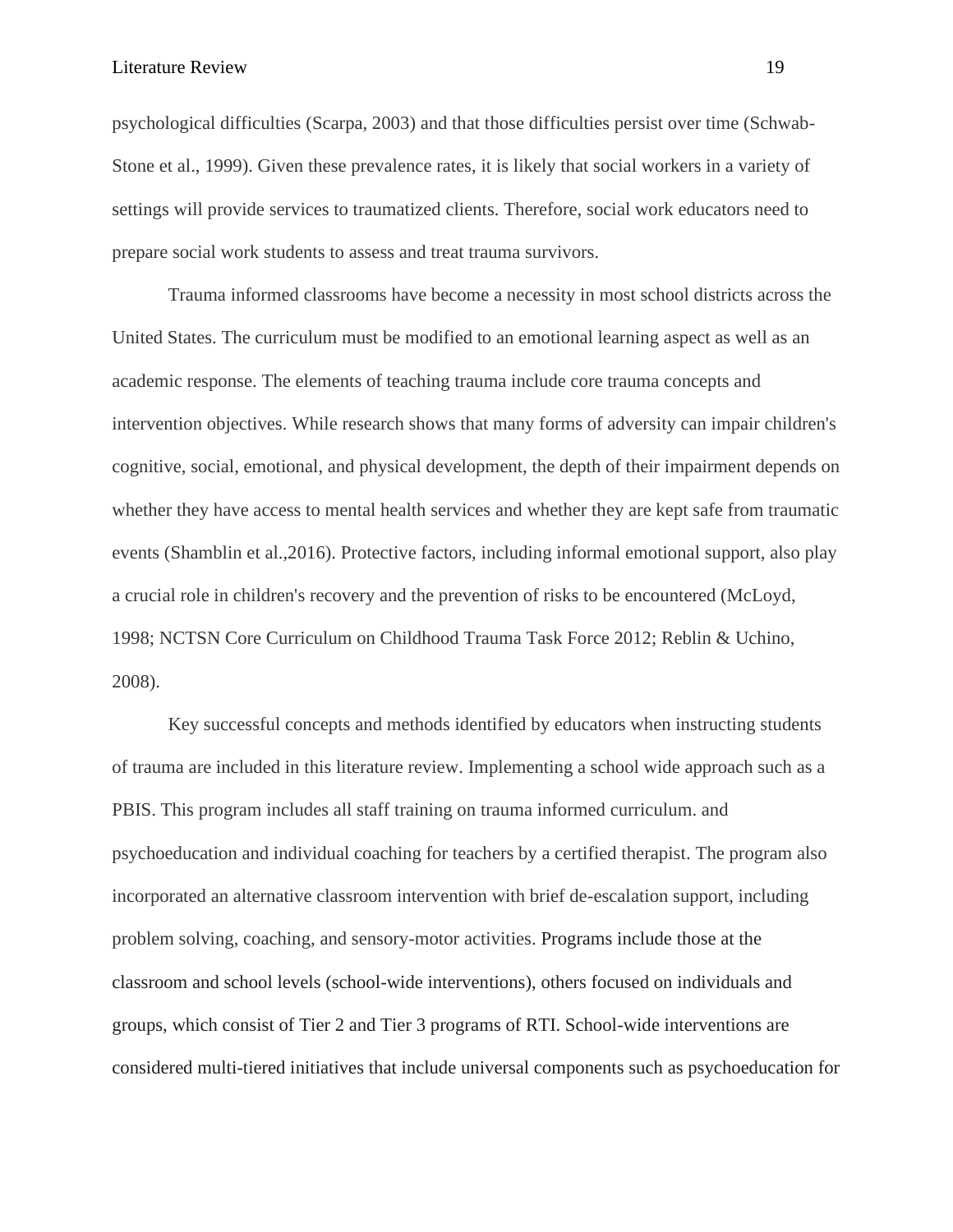students, teachers, and/or parents; skill building for students, as well as selective approaches for students requiring more intense interventions. These interventions are geared to students with signs of internalizing and externalizing disorders (Grave & Blissett, 2004).

Ideally, efforts to implement multi-tiered interventions should include evaluation strategies that fit the environment of schools and address questions related to fidelity and program quality. If a program is started, it will only be successful if the data collected drives it. This means educators learning and making data driven decisions based on behavioral results. Overall, the literature reviewed provides enough evidence that the elements of teaching trauma will continue to be a necessity today. Social emotional learning will be a part of daily curriculum in all schools (Gopal, 2015; Patton, 2006).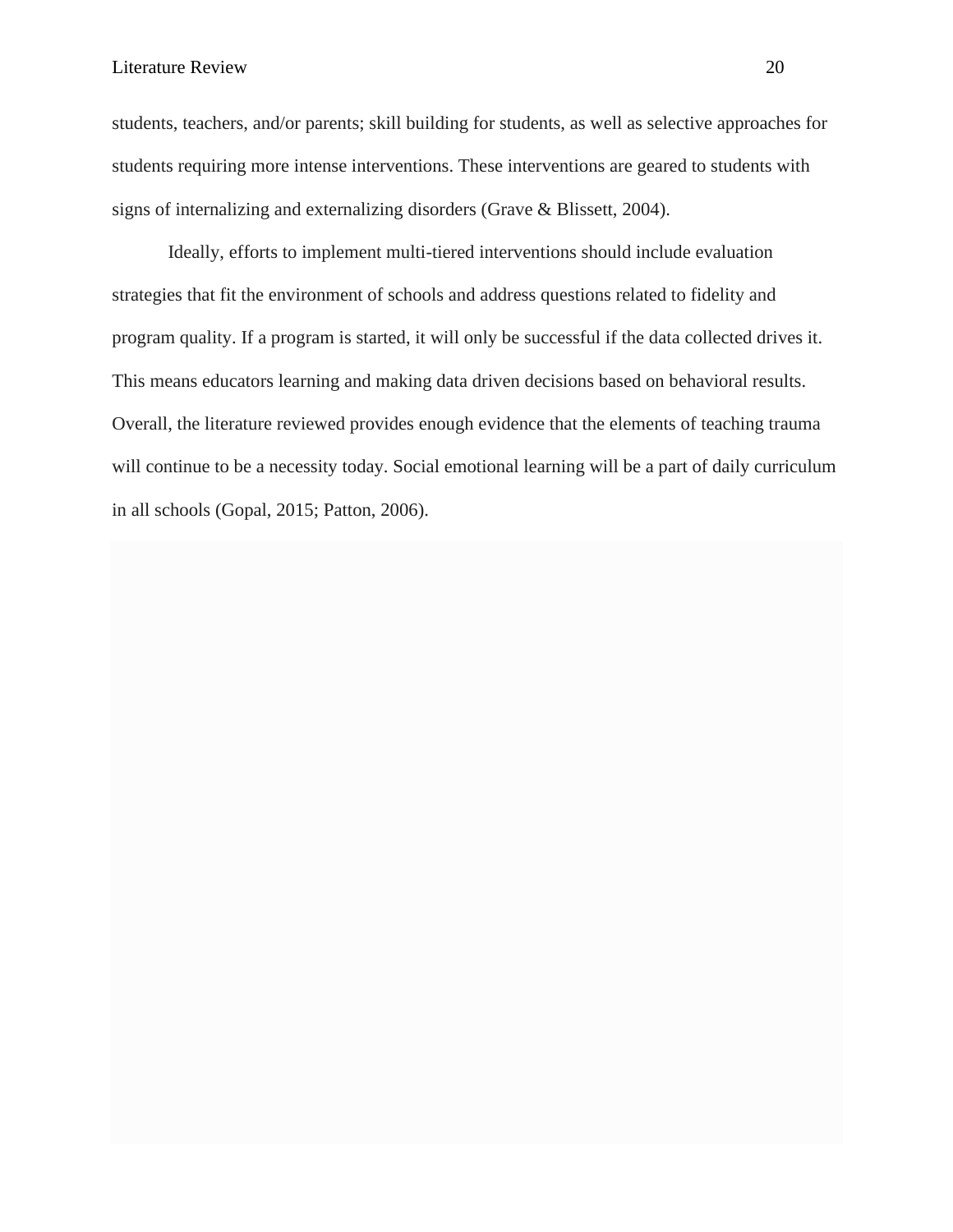# **References**

- Anderson, E. M., Blitz, L. V., & Saastamoinen, M. (2015). Exploring a School-University Model for Professional Development with Classroom Staff: Teaching Trauma-Informed Approaches. *School Community Journal, 25*(2), 113-134.
- Bandura A. (1986). Social foundations of thought and action: A social cognitive theory. Prentice-Hall, Inc.
- Berardi, A. A., Morton, B. M., & George Fox University. (2019). *Trauma-informed school practices: building expertise to transform schools*. George Fox University Library.
- Blaze, J.T., & Schwalb D.W. (2009). Resource loss and relocation: A follow up study of adolescents two years after Hurricane Katrina. *Psychological Trauma: Theory, Research, Practice, and Policy,* 1, 312-322.
- Bowen, E. A., & Irish, A. (2020). Trauma and principles of trauma-informed care in the U.S. federal legislative response to the opioid epidemic: A policy mapping analysis. *Psychological Trauma: Theory, Research, Practice, and Policy.* Advance online publication.
- Burgess, H., & Mayes, A. S. (2007). Supporting the professional development of teaching assistants: Classroom teachers' perspectives on their mentoring role. The Curriculum Journal, 18(3), 389-407.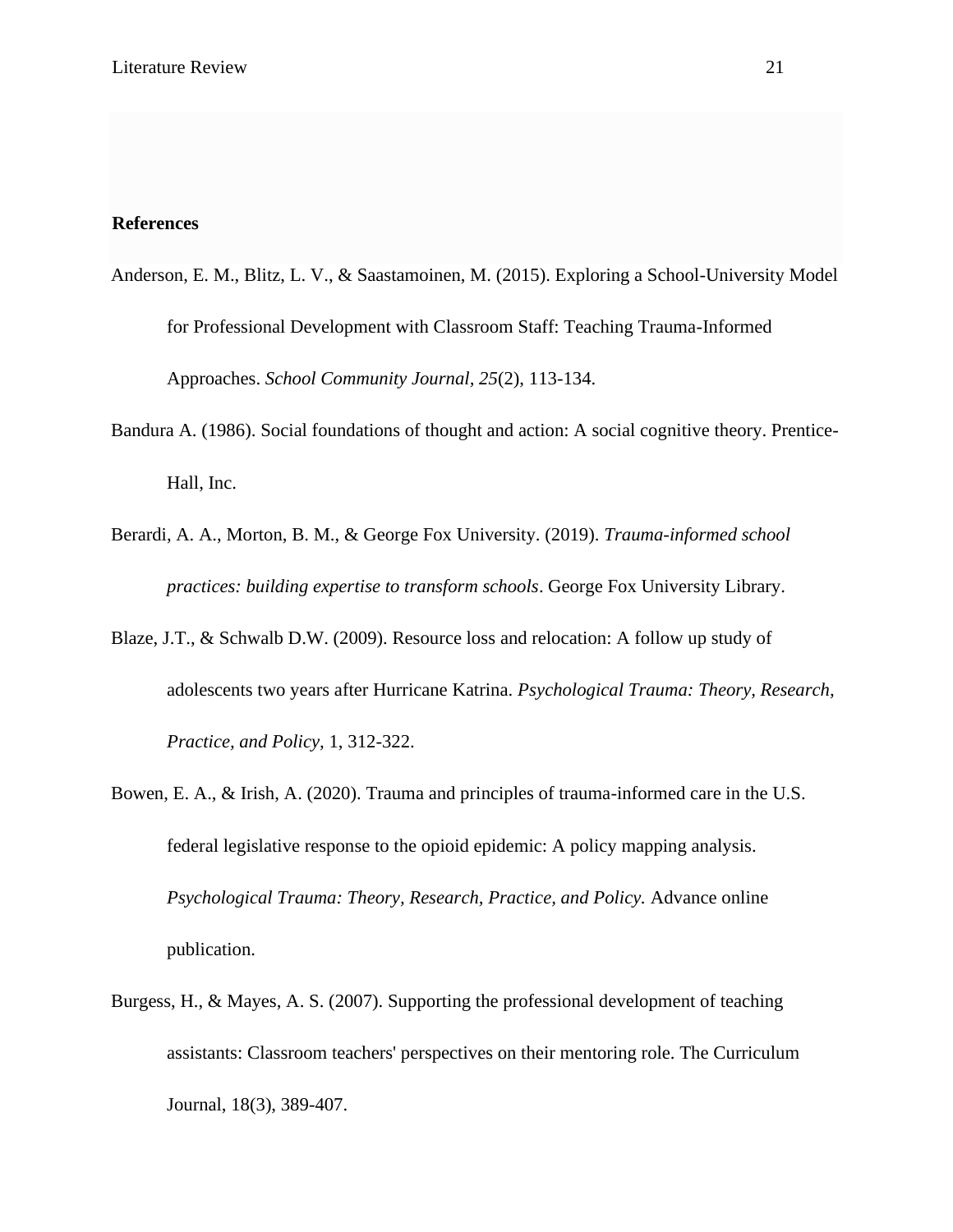- Cunningham, M. (2004). Teaching Social Workers About Trauma: Reducing the Risks of Vicarious Traumatization in the Classroom. *Journal of Social Work Education, 40*(2), 305-317.
- Deutsch, R., Drozd, L., & Ajoku, C. (2020). Trauma-informed interventions in parent-child contact cases. *Family Court Review*, *58*(2), 470–487.
- Donisch, K., Bray, C., & Gewirtz, A. (2016). Child welfare, juvenile justice, mental health, and education providers' conceptualizations of trauma-informed practice. *Child maltreatment,*  21(2), 125–134.
- Fulks E. Garcia K. Harper K. (2020). Research to consider as schools assess community demands to renegotiate school-police partnerships. Child Trends.
- Gopal, S. (2015). *Evaluating complex social initiatives*. Available from: [https://ssir.org/articles/entry/evaluating\\_complex\\_social\\_initiatives.](https://ssir.org/articles/entry/evaluating_complex_social_initiatives)
- Hansel, T. C., Osofsky, J. D., Osofsky, H. J., & Friedrich, P. (2013). The effect of long-term relocation on child and adolescent survivors of hurricane Katrina. *Journal of Traumatic*

*Stress*, *26*(5), 613–620. H.R.1757 - 115th Congress (2017-2018): Trauma-Informed Care for Children and Families Act of 2017. (2017, April 12).

Lisa Lopez Levers, P. L.-S. L. C. N. (2012). *Trauma Counseling: Theories and Interventions. Springer* Publishing Company.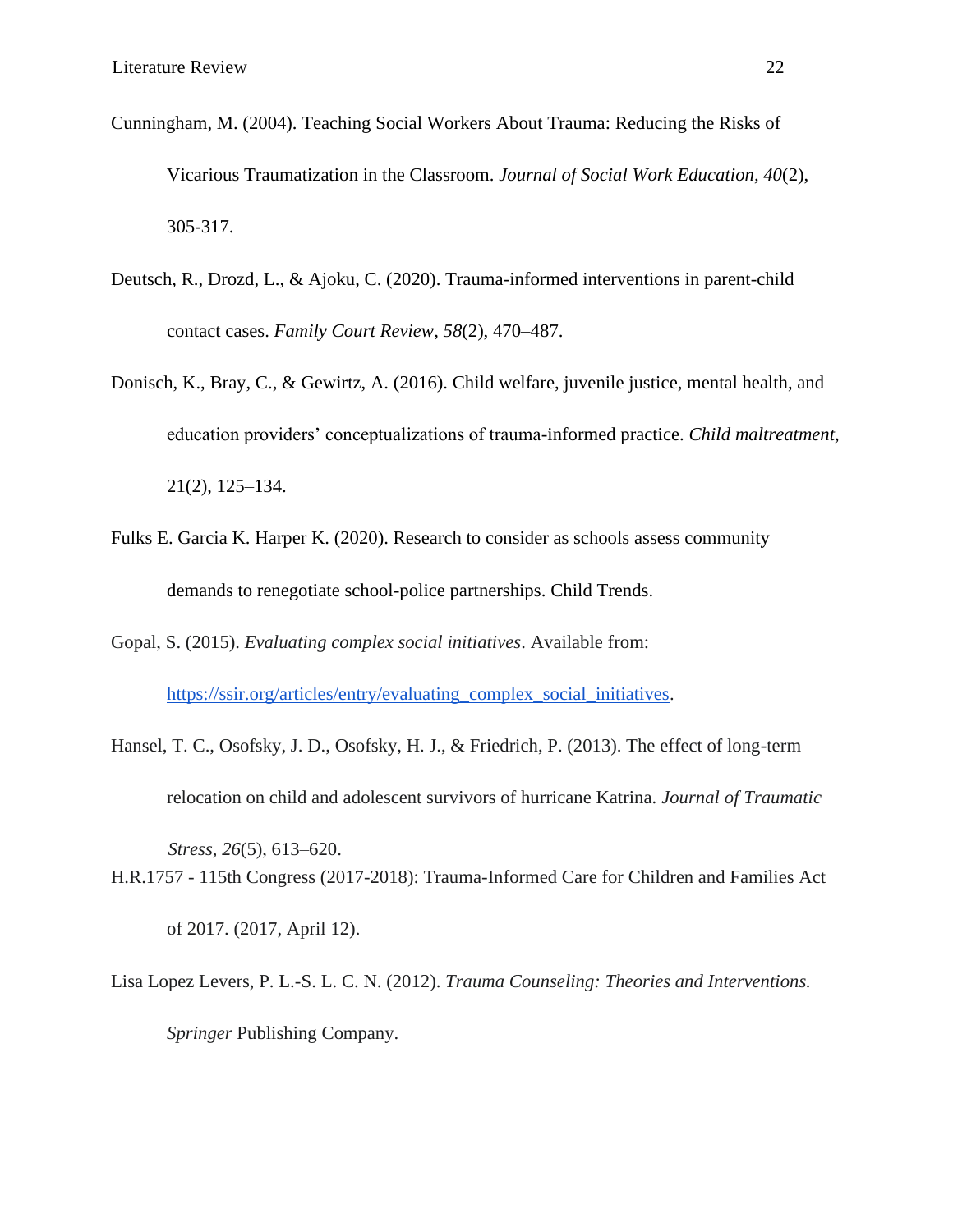- Mallett C. A. (2016). Impact of school shootings on classroom culture, curriculum, and learning. In *School resource (police) officers in schools* (pp. 53–70). essay, Information Science Reference.
- Martin, S. L., Ashley, O. S., White, L. B., Axelson, S., Clark, M., & Burrus, B. (2017). Incorporating trauma-informed care into school-based programs. *Journal of School Health*, *87*(12), 958–967.
- McCurdy J. (2014). Targets for arrest. In Nocella A. J. II Parmar P.Stoval lD. (Eds.), From education to incarceration: Dismantling the school-to-prison pipeline (pp. 86–101). Peter Lang.
- McLoyd, V. C. (1998). Socioeconomic disadvantage and child development. *American Psychologist*, 53, 185– 204.
- NCTSN Core Curriculum on Childhood Trauma Task Force (2012). *The 12 core concepts: Concepts for understanding traumatic stress responses in children and families. Core Curriculum on Childhood Trauma.* Los Angeles, Durham, NC: UCLA Duke University National Center for Child Traumatic Stress.
- Patton, M. Q. (Producer). (2006, January 11, 2019). Evaluation of the way we work. Available from:<https://nonprofitquarterly.org/>
- Pozza, A., Bossini, L., Ferretti, F., Olivola, M., Laura, D. M., Desantis, S., Fagiolini, A., & Coluccia, A. (2019). The Effects of Terrorist Attacks on Symptom Clusters of PTSD: a Comparison with Victims of Other Traumatic Events. *Psychiatric Quarterly,* 90(3), 587- 599.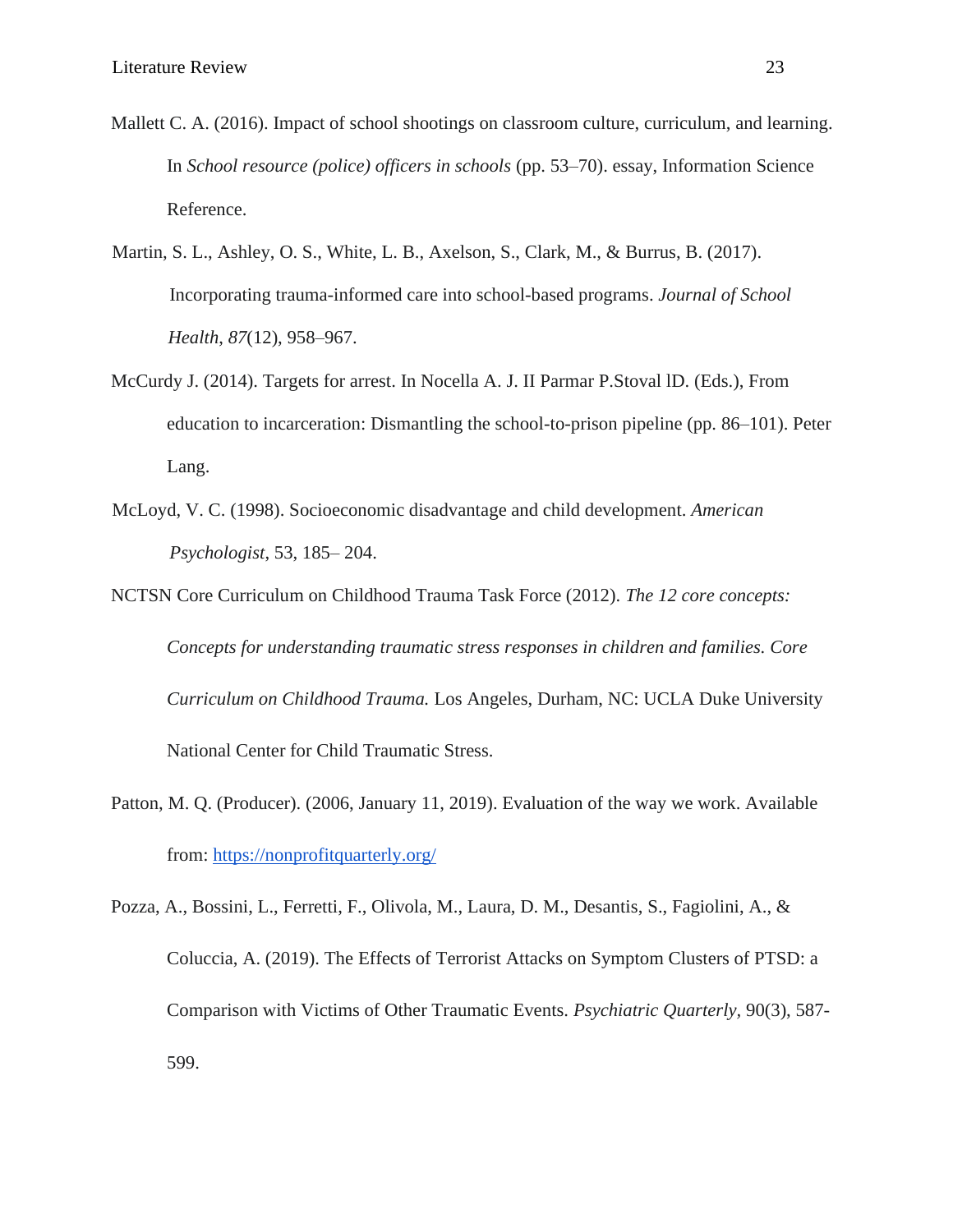- Reblin, M., & Uchino, B. N. (2008). Social and emotional support and its implication for health. *Current Opinion in Psychiatry*, 21, 201– 205.
- Reinbergs, E. J., & Fefer, S. A. (2018). Addressing trauma in schools: multi-tiered service delivery options for practitioners. *Psychology in the Schools*, *55*(3), 250–263.
- Rich-Shae A. M. Fox J. A. (2014). Zero-tolerance policies. In Muschert G. W. Henry S. Bracy N.L. Peguero A. A. (Eds.), Responding to school violence: Confronting the Columbine effect (pp. 89–104). Lynne Rienner Publishers, Inc.
- Rosenthal, B. S. (2000). Exposure to community violence in adolescence: Trauma symptoms. Adolescence, 35, 271-284.
- Scarpa, A. (2003). Community violence exposure in young adults. Trauma, Violence and Abuse: A Review Journal, 4 210-227.
- Schwab-Stone, M., Chen, C., Greenberger, E., Silver, D., Lichtman,]., & Voyce, C. (1999). No safe haven II: The effects of violence exposure on urban youth. Journal of the American Academy of Child and Adolescent Psychiatry, 38, 359-367.
- Shamblin, S., Graham, D., & Bianco, J. A. (2016). Creating trauma-informed schools for rural Appalachia: The Partnerships Program for enhancing resiliency, confidence, and workforce development in early childhood education. *School Mental Health*, 8, 189– 200.
- Simpson, L.R. (2006). Secondary Traumatic Stress, Compassion Fatigue and Counselor Spirituality: Implications for Counselors Working with Trauma.